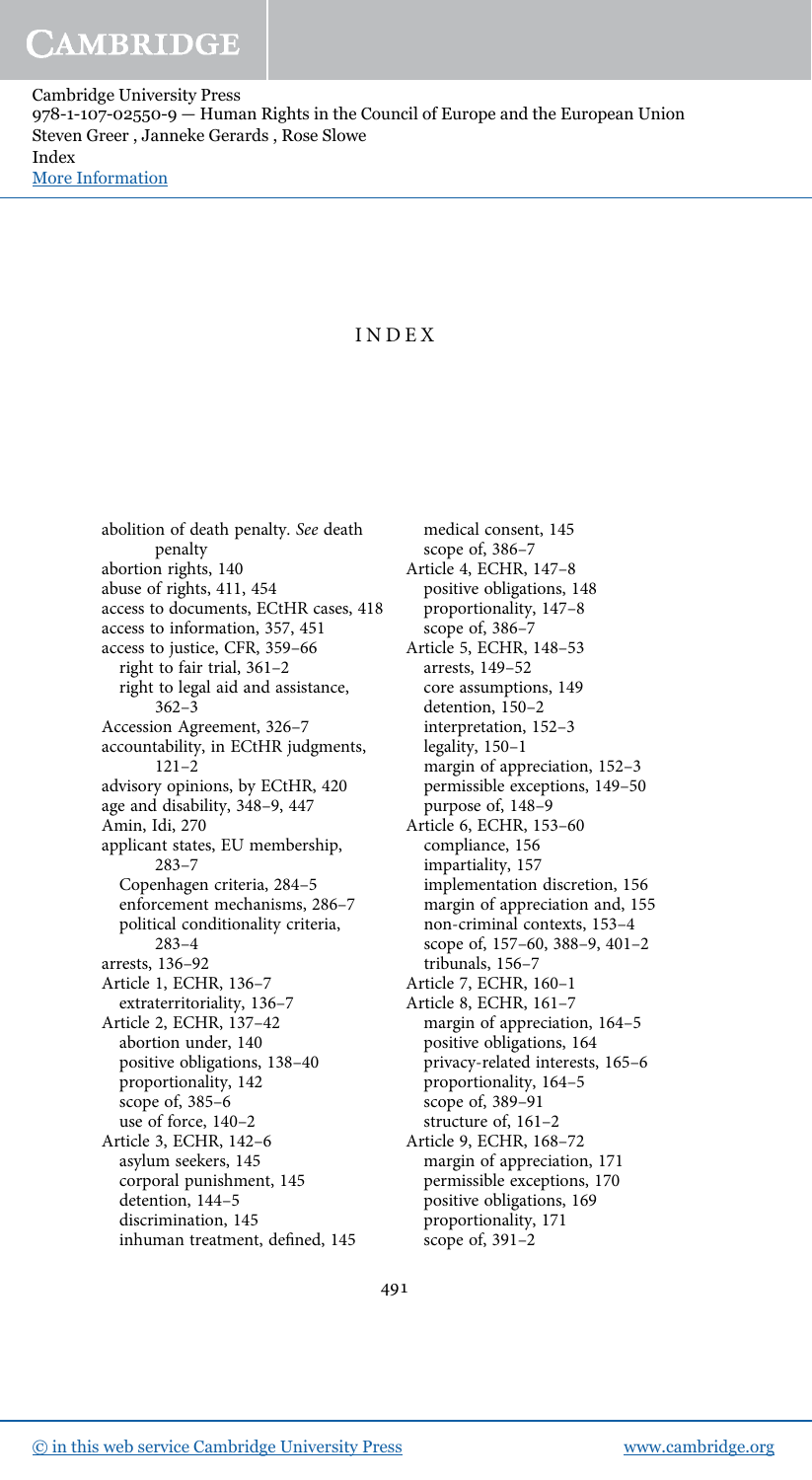Article 10, ECHR, 172–9 defamation, 173 duties and responsibilities, 174–6 exclusions, 174 legitimate purposes of, 176–7 protection of morals, 177–8 public interests, 179 rights of others, 178–9 scope of, 392–3 Article 11, ECHR, 179–84 limitations, 181–3 margin of appreciation, 181–3 principle of proportionality, 181–3 scope of, 180, 393–4 trade unions, 183–4 Article 12, ECHR, 184–5 scope of, 391 Article 13, ECHR, 185–6 implementation, 186 Article 14, ECHR, 186–90 comparable groups, 188–90 defined, 187 ECtHR case law, 187–8 margin of appreciation, 189–90 scope of, 396–7 Article 15, ECHR, 190–2 compliance, 190–1 limitations, 191–2 Articles 16-18, ECHR, 192 arts and sciences, CFR, 338 assembly and association. See freedom of assembly and association asylum seekers, 145 CFR and, 343, 445–6 authority of ECtHR, 108, 120–5 accountability, 121–2 criticisms and complaints, 123–4 autonomous interpretation, 132–3 Bevin, Ernest, 7 bindingness CFR provisions, 252–4 ECtHR judgments, 419–20 British Exit (Brexit) CE membership, 48–9 ECHR, 47–9

# 492 INDEX

fundamental rights in UK, 47–8 human rights challenges, 46–9 Brussels Treaty for Economic, Social and Cultural Collaboration and Collective Self-Defence, 7 case law, ECJ, 302–22 adjudication institutions and procedures, for human rights protections, 377–8 CFR applications, 306–22 direct applicability, 309–11 interpretation, 321–2, 381–3 judicial review of rights and principles, 313–14 limits, 303–6 private parties, 306–11 review of justifications, 314–17 rights holders, 312–13 consumer protections, 353 deference, 317–19 environmental protections, 353 EU law Accession Agreement, 326–7 EU law and private parties, 306–7 interpretation methods, 378–84 CFR applications, 321–2, 381–3 margin of appreciation, 317–19 material scope of application, 302–6 CFR limits, 303–6 EU institutions, acts and omissions, 302–3 member states, acts and omissions, 303–6 positive obligations doctrine in, 320–1 private parties CFR applications, 306–11 in CFR applications, 306–11 interpretation of secondary legislation, 307–8 primary EU law effects, 306–7 provisions of national law, 308 proportionality requirements, 317 Treaty of Lisbon, 322 voting rights, 354

ECtHR involvement, 48–9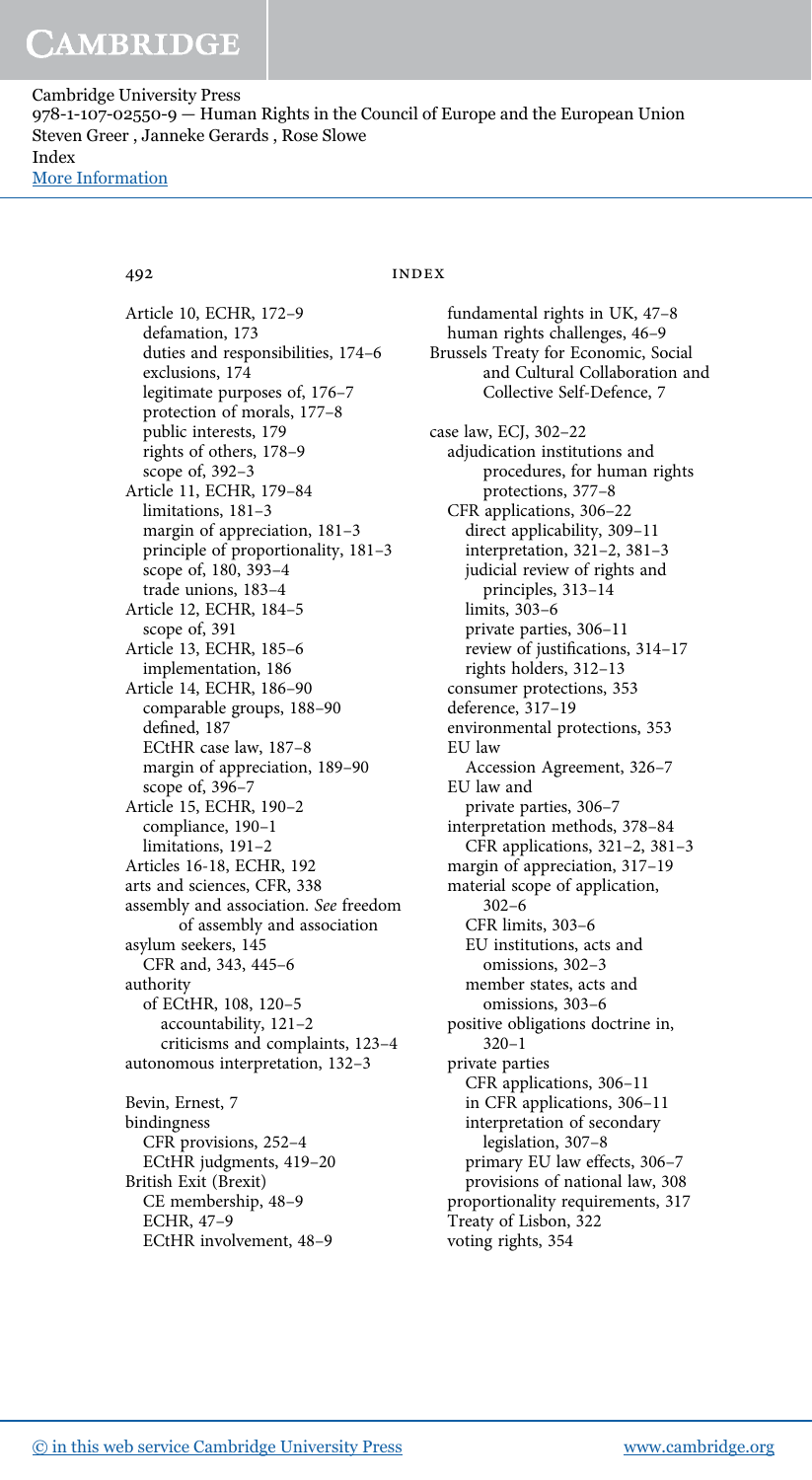> case law, ECtHR abortion rights, 140 adjudication formal interpretations, 131 adjudication for methods, 130–6 processes, 130–6 Article 14, 187–8 autonomous approach, 132–3 caseload increases, 129 constitutional principles, 134–5 dissenting judgments, 130 evolutive approach, 132–3 formal approach, 131 interpretation methods, 378–84 judicial style, 135–6 activist, 135 perfectionist, 135 realism, 135 self-restraint, 135 margin of appreciation, 133–4 proportionality, 133 substantive ECHR provisions, 136–202 Articles, 136–92. See also specific Articles Protocols, 193–202. See also specific Articles teleological principle, 131–2, 134–5 use of force, 140–2 Vienna Convention on the Law of Treaties, 131 CDDH. See Steering Committee for Human Rights CE. See Council of Europe CEEC. See Committee of European Economic Co-operation CFR. See Charter of Fundamental Rights CFR-CDF. See Network of Independent Experts on Fundamental Rights CFSP. See Common Foreign and Security Policy charismatic legitimacy, 121 Charter of Fundamental Rights (CFR), 28, 248–54, 441–54. See also access to justice; citizens' rights; freedoms as rights

# $INDEX$  493

bindingness, 252–4 ECHR, 249–51, 325–7 ECJ case law, 306–22 direct applicability, 309–11 interpretation, 321–2, 381–3 judicial review of rights and principles, 313–14 limits of, 303–6 private parties, 306–11 review of justifications, 314–17 rights holders, 312–13 ECtHR, 325–7 equality rights, 344–9, 446–7 diversity provisions, 347, 446 equal treatment under law, 344–6 non-discrimination, 344–6, 446 rights of children, 347–8, 447 rights of elderly and disabled, 348–9, 447 EU Ombudsman, 230 gender equality, 255, 347, 446–7 human dignity, 328–30, 442–3. See also specific rights human trafficking, 330 inhuman and degrading treatment, 329–30 implementation strategy, 252–3 inhuman and degrading treatment, 329–30 intellectual property rights, 342–3 judicially-recognised rights, 452–3 double jeopardy, 453 effective remedy, 452 fair trials, 452 presumption of innocence, 452 proportionality of criminal penalties, 452–3 levels of protection, 454 national constitutional rights, 322–4 overview, 366–7 Preamble, 441–2 prohibition of collective expulsion, 343–4 scope of, 395–6 prohibition of torture, 329–30 right to asylum, 343 right to property, 341–2 rights. See also specific rights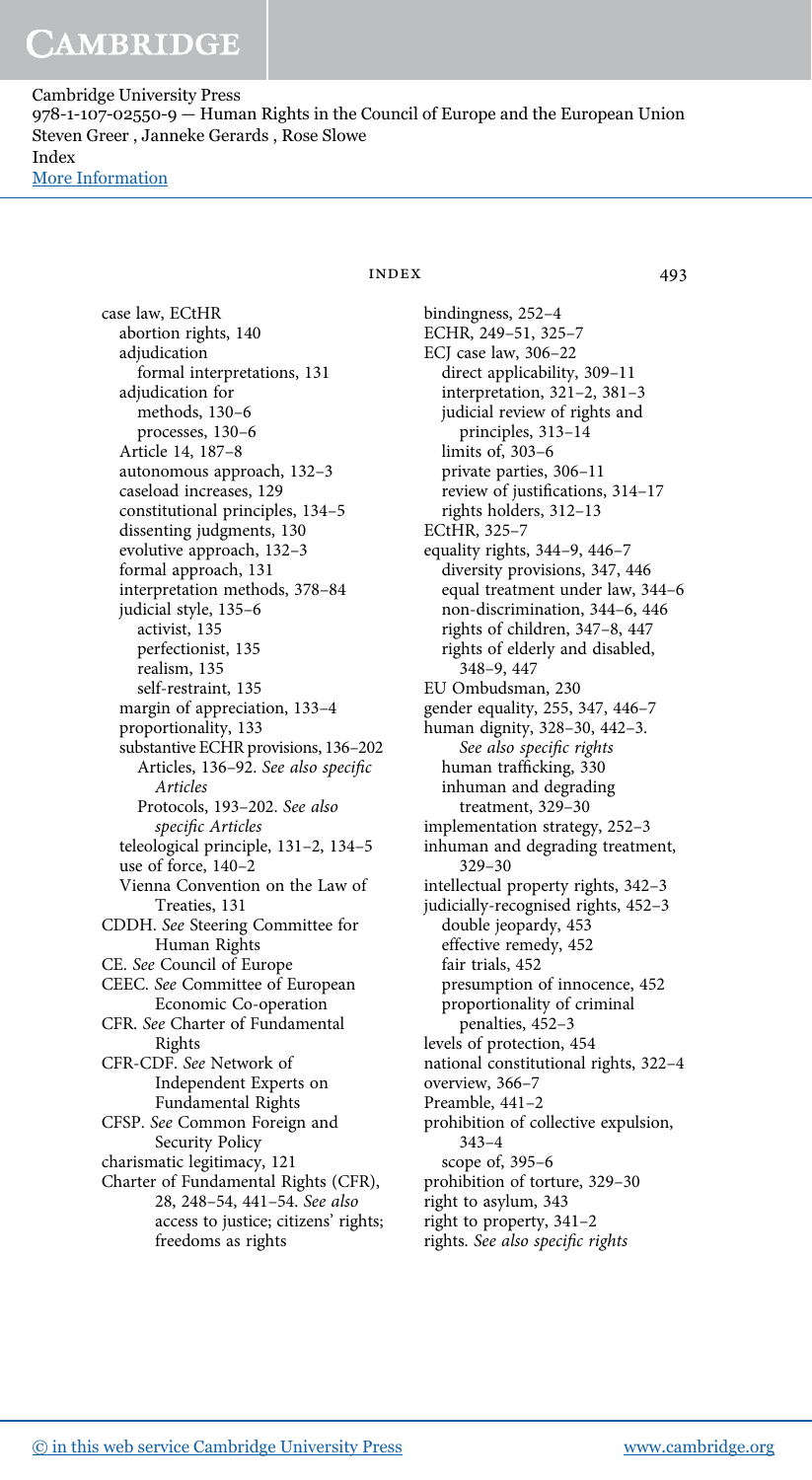# 494 INDEX

Charter of Fundamental Rights (CFR) (cont.) catalogue of, 249–51 protected, 327–66 scope of, 453–4 socio-economic rights, 349, 449–50 consumer protections, 353, 450 health care, 352, 449 services of general economic interest, 352–3, 449 social security, 351–2, 449 solidarity rights, 349–53, 447–50. See also workers' rights titles, 248–9 Treaty of Lisbon, 251–2, 374 workers' rights, 349–53 collective bargaining, 349–50, 448 fair and just working conditions, 448 free placement services, 350, 448 right to information, 349, 447 unfair dismissal, 350, 448 children, 347–8, 447 child labour, 448 China, human rights violations, 279 Churchill, Winston, 6–8 citizens' rights, 353–9, 450–2 access to information, 357, 451 diplomatic protection, 358–9, 452 electoral candidacy, 450 freedom of expression, 357 freedom of movement, 353–4, 358,  $451 - 2$ good institutional administration, 354–5, 450–1 to Ombudsman, 451 to petition EP, 357–8, 451 voting rights, 354, 450 citizenship, 241 civil rights, under ECHR, 92–3 CM. See Committee of Ministers CODEXTER. See Committee of Experts on Terrorism collective bargaining rights, 349–50, 448 collective expulsions, 343–4 CFR, 446 in ECHR, 426 scope of, 395–6

Committee of European Economic Co-operation (CEEC), 15 Committee of Experts on Terrorism (CODEXTER), 42 Committee of Ministers (CM), of CE, 61–3 powers of, 421 supervision of ECtHR judgments, 104–7 Common Foreign and Security Policy (CFSP), 215 Community Bill of Rights, 245–6 Community Charter of the Fundamental Social Rights of Workers (Social Charter), 240–1 compensation for wrongful conviction, 431 competence, in ECtHR, 414–15 committees, 414–15 single judges, 414 complaint processes, 227 compliance with ECHR Article 6, 156 Article 15, 190–1 national rankings, 110 conducting a business, 339–41, 445 confederalism, 52–3 confidentiality principles, CPT, 83 conscience. See freedom of conscience consent. See medical consent constitutional justice, 107–20 constitutional law. See national constitutional law constitutional pluralism, 52–3, 291–2 Constitutional Treaty, 244 constitutionalism defined, 51 interordinal, 52–3 transnational legal systems in Europe, 54–5 unification model, 52 constitutionalization ECHR, 114–16 ECtHR, 112–16, 119 EU, 28, 50, 118 constructivism, 60 consular protections, 358–9, 452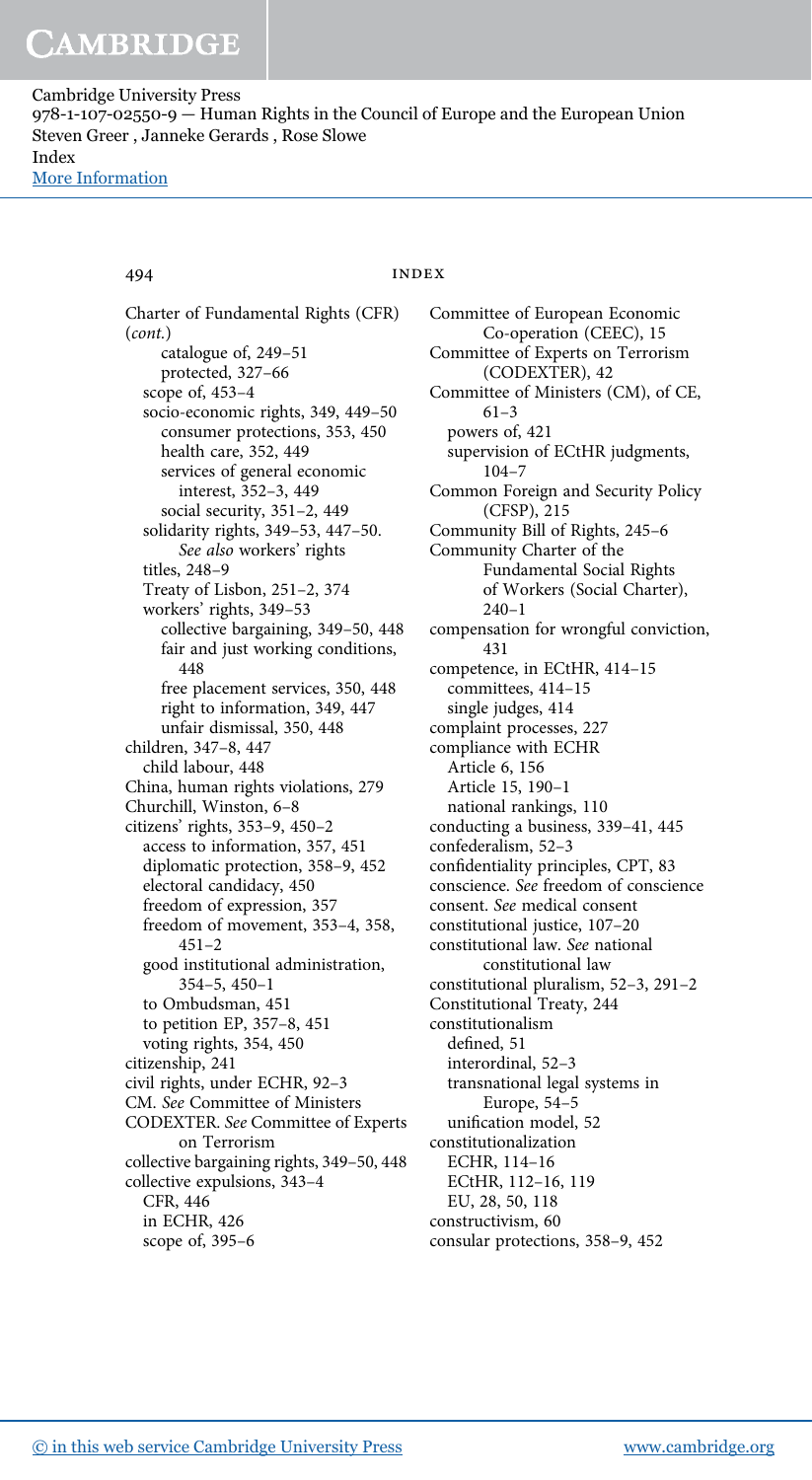Cambridge University Press 978-1-107-02550-9 — Human Rights in the Council of Europe and the European Union Steven Greer , Janneke Gerards , Rose Slowe Index [More Information](www.cambridge.org/9781107025509)

> consumer protections, 353, 450 Convention for the Protection of Human Rights and Fundamental Freedoms (ECHR), 3, 405–12. See also European Convention on Human Rights; Protocols to **ECHR** abuse of rights, 411 anti-discrimination provisions, 411 denunciation, 422–3 derogation rights, 411 dispute settlement, 421–2 freedom of assembly and association, 410 freedom of expression, 409–10 freedom of thought, conscience and religion, 409 political activity of aliens, 411 prohibition of punishment without law, 409 prohibition of slavery and forced labour, 407 prohibition of torture, 406 ratification, 423 reservations, 422 restrictions/limitations of rights, 412 right to effective remedies, 410 right to fair trial, 408 right to liberty and security, 407–8 right to life, 406 right to marry, 410 right to respect for family life, 409 right to respect for private life, 409 signature, 423 territorial application, 422 cooperation principles, CPT, 83 Copenhagen criteria, for EU applicant states, 284–5 corporal punishment, 145 Council of Europe (CE). See also European Convention on Human Rights; European Court of Human Rights admissions process, 19–20 special guest status, 19–20, 63 Brexit, 48–9 CDDH, 34–5

# INDEX 495

Chechen crisis, 17–18 CM, 61–3 powers, 421 supervision of ECtHR judgments, 104–7 CODEXTER, 42 conceptual frameworks, 50–5 consolidation, 17–24 constructivism, 60 Convention on Laundering, Search, Seizure and Confiscation of the Proceeds from Crime and on the Financing of Terrorism,  $41 - 2$ Convention on the Prevention of Terrorism, 41–2 core principles, 9 core values, 58–9 CPT, 81–4 NGOs, 83–4 principles, 83 crisis management strategies, 29–36 defense issues, 9 democratization of European states, 18–19 development, 8–10, 17–28 ECPT, 17, 81–4 ECSR, 76–80 ETUC, 77–9 monitoring processes, 77–9 enlargement of, 17–24 ESC, 10, 74–6, 125–6 European Charter for Regional and Minority Languages, 125–6 external human rights activities, 369–70 FRA, 234 Framework Convention for the Protection of National Minorities, 84–90, 125–6 human rights challenges, 39–50 Brexit, 46–9 Euroscepticism as, 49 mass migration, 43–6 overview, 55–6 post-2008 economic crisis, 39–40 rights scepticism, 49 terrorism, 40–3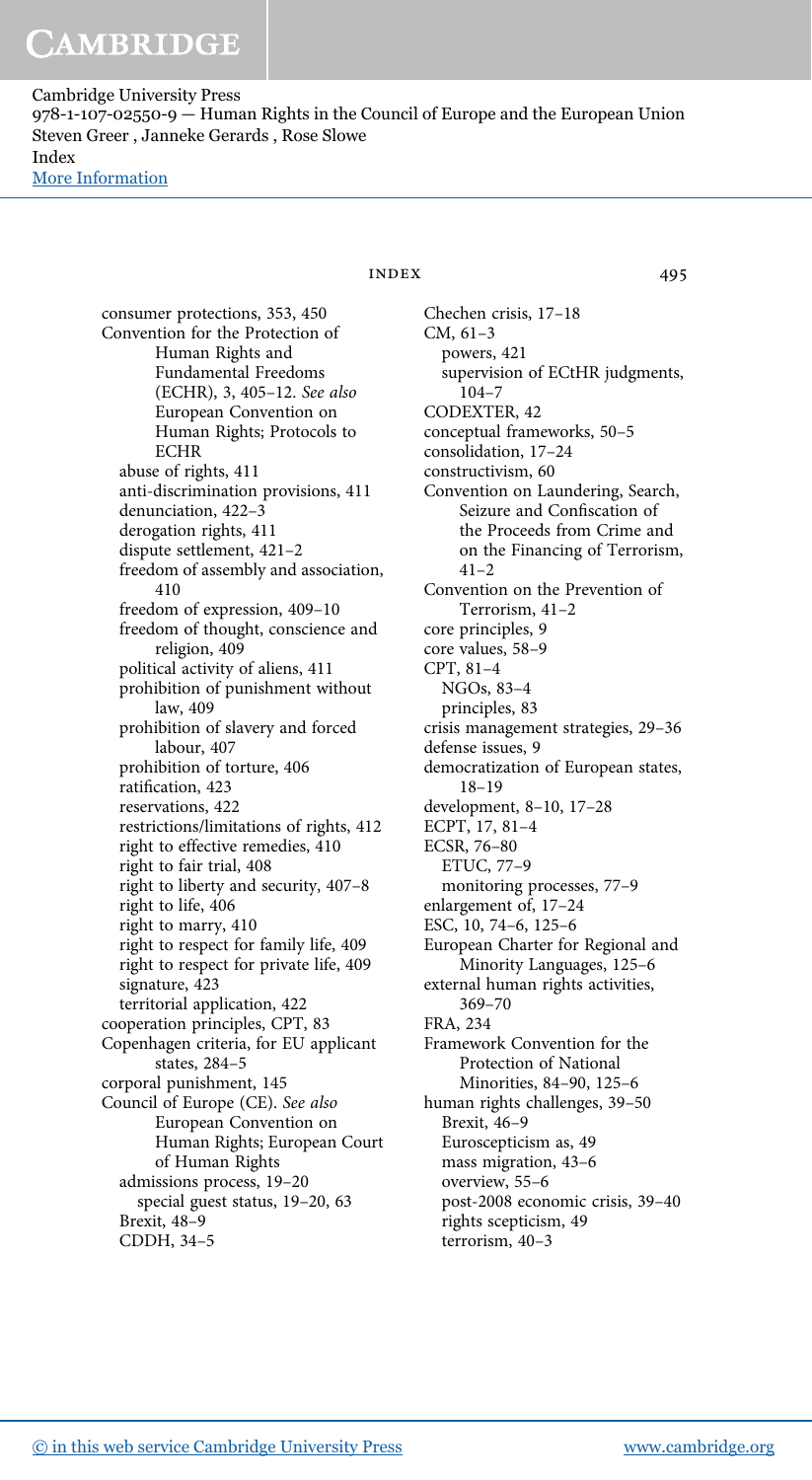Council of Europe (CE). (cont.) internal human rights activities, 370–403 adjudication institutions and procedures, 375–8 extra-legal dimensions, 370–3 human rights legislation, 373–4 substantive human rights case law, 384–5 key institutions, 60–70 CM, 61–3, 104–7 European Commissioner for Human Rights, 66–70 Secretariat, 66 mass migration Dublin System, 44–5 human rights challenge, 43–6 QMV system, 45 NATO, 73–4 NGOs, 60–1 objectives, 8–9 PACE, 18, 63–5, 371 legitimacy, 71 members, 63–4 purpose and function, 64–5 policy objectives, 70–4 coordination and integration, 72 external sources, 71 Secretary General's inquiries, 421 Treaty of London, 8–9 UN, 10 Council of Europe Convention on Laundering, Search, Seizure and Confiscation of the Proceeds from Crime and on the Financing of Terrorism, 41–2 Council of Europe Convention on the Prevention of Terrorism,  $41 - 2$ Council of the European Union, 221–4 creation of, 221 data protection rights reform, 258–9 decision-making by, 221–2 human rights reports, 223 powers and responsibilities, 222–3 expansion of, 223–4 reduction of, 223–4

# 496 INDEX

purpose and function, 221–2 QMV, 221–2 TEU, 223 Court of Justice of the European Union, 224. See also European Court of **Justice** functions of, 225 CPT. See European Committee for the Prevention of Torture and Inhuman or Degrading Treatment or Punishment crisis management strategies CE, 29–36 ECHR, 29–36 cultural diversity, 446 Cyprus, Turkish invasion of, 20, 29–30 Data Protection Convention (DPC), 258–9 Data Protection Directive (DPD), 258–9 data protection rights, 257–9 CFR, 332–4, 443 Council of the European Union, 258–9 ECJ judgments, 332–4 EP, 258–9 death penalty (abolition), 428, 437–9 entry into force, 439 prohibition of derogations, 437 prohibition of reservations, 438 signature and ratification, 438 territorial application, 438 in time of war, 428 Decalogue, 4 decision-making by Council of the European Union, 221–2 in ECtHR judgments, 419 by European Council, 212–13 defamation, under Article 10 ECHR, 173 deference ECJ case law, 317–19 scope of, 401–2 Delors, Jacques, 26 democracy, human rights and, 24 democracy principle, 134–5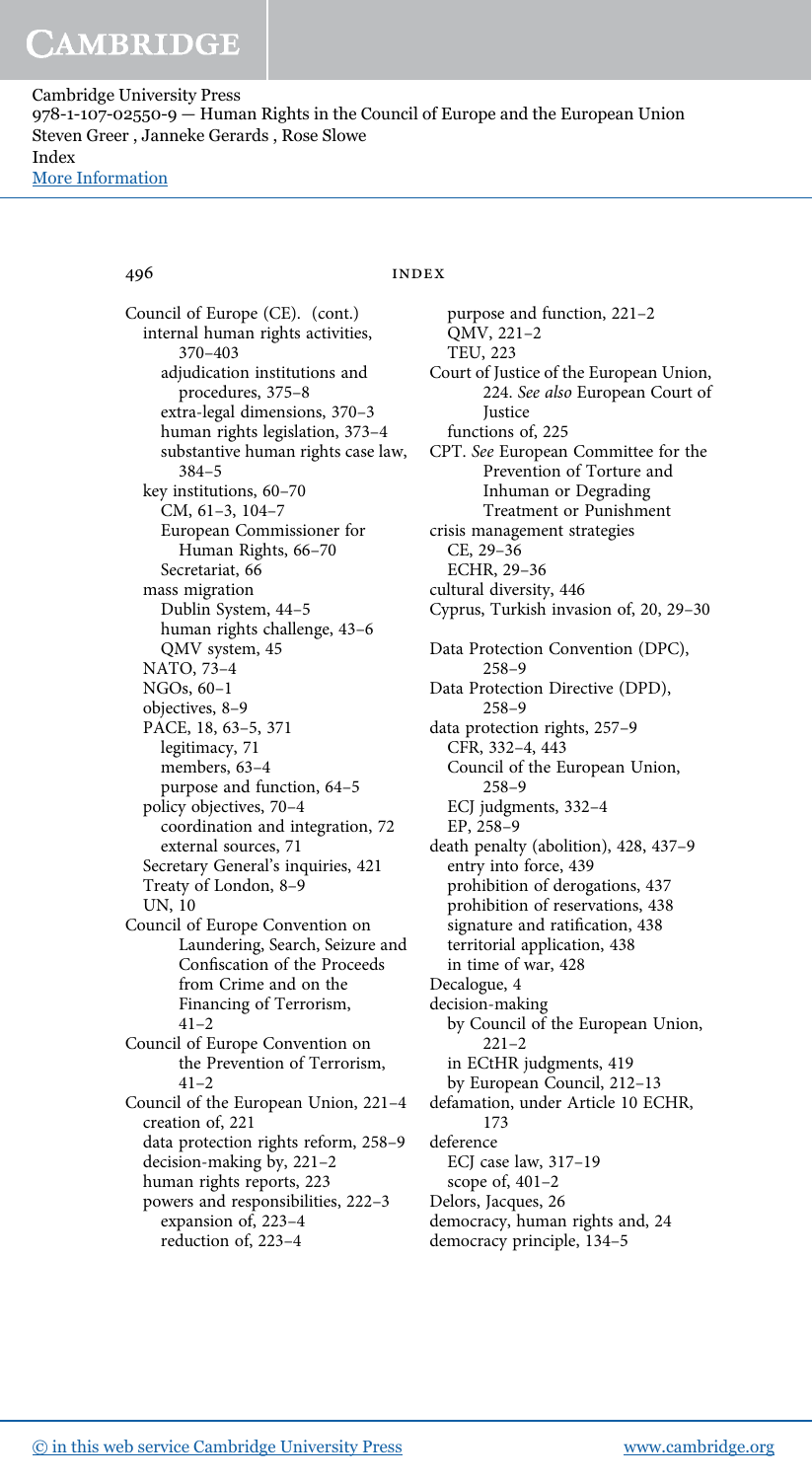Cambridge University Press 978-1-107-02550-9 — Human Rights in the Council of Europe and the European Union Steven Greer , Janneke Gerards , Rose Slowe Index [More Information](www.cambridge.org/9781107025509)

> democratisation in Europe, 18–19 derogation. See also Article 15, ECHR ECHR, 411, 429 detention Article 3 ECHR, 144–5 Article 5 ECHR, 150–2 dignity. See human dignity diplomatic protection, 358–9, 452 disability rights. See age and disability discrimination. See also Article 14, **ECHR** Article 3, ECHR, 145 CFR, 255 comparable groups, 188–90 in ECHR, 411, 435 Equal Employment Directive, 256–7 Equal Pay Directive, 255–6 Equal Treatment Directive, 255–6 Horizontal Directive, 257 Race Directive, 257 scope of, 396–7 sexuality and, 374 Treaty of Amsterdam, 256 dispute settlement, 421–2 dissenting judgments, in ECtHR case law, 130 domestic law. See also national constitutional law ECJ case law, 308 EU law, 203–4 double jeopardy principle, 365–6 CFR, 453 ECHR, 432 scope of, 403 DPC. See Data Protection Convention DPD. See Data Protection Directive Draft Constitutional Treaty, 37 Dublin System, 44–5 EC. See European Communities

ECHR. See Convention for the Protection of Human Rights and Fundamental Freedoms; European Convention on Human Rights ECJ. See European Court of Justice economic organisations and communities in Europe

# INDEX 497

CEEC, 15 ECSC, 15–16, 213–14, 238 EEC, 16–17, 25, 238 EURATOM, 16–17, 238 OEEC, 15 ECPT. See European Convention for the Prevention of Torture and Inhuman and Degrading Treatment or Punishment ECSC. See European Coal and Steel Community ECSR. See European Committee on Social Rights ECtHR. See European Court of Human Rights education rights, 196–7 CFR, 338–9, 444–5 ECHR, 424 scope of, 394 EEA Agreement. See European Economic Area Agreement EEC. See European Economic Community effective remedy. See also Article 13, ECHR CFR, 452 ECHR, 410 scope of, 398–401 efficacy of ECtHR, 108, 110–11 efficiency, of ECtHR, 108, 110–11 EIDHR. See European Initiative for Democracy and Human Rights EIGE. See European Institute for Gender Equality elections. See free elections electoral candidacy, 450 enforcement mechanisms EU applicant states, 286–7 fundamental rights, 262–5 ECJ, 262–3 infringement proceedings, 262–3 preventive procedures, 263–5 sanctioning procedures, 263–5 TEU, 263–5

TFEU, 262–3

ENI. See European Neighborhood Instrument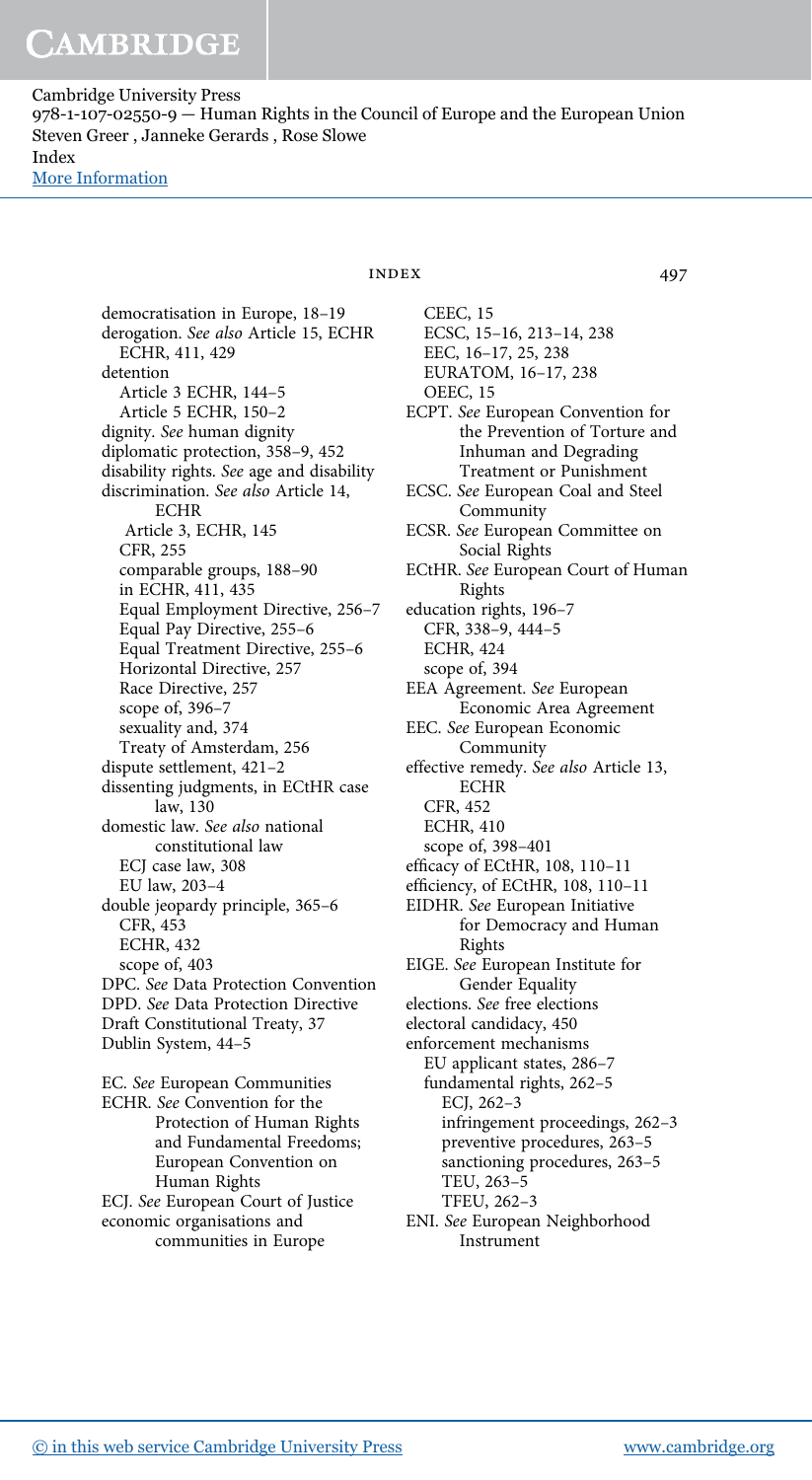# 498 INDEX

ENP. See European Neighborhood Policy environmental protections, 353, 450 EP. See European Parliament Equal Employment Directive, 256–7 Equal Pay Directive, 255–6 Equal Treatment Directive, 255–6 equality between spouses, 432 Equality Network. See European Network of Legal Experts in Gender Equality and Non-Discrimination equality of arms principle, 362 equality rights. See also gender equality CFR, 344–9, 446–7 diversity provisions, 347, 446 equal treatment under law, 344–6 non-discrimination, 344–6, 446 rights of children, 347–8, 447 rights of elderly and disabled, 348–9, 447 cultural diversity, 446 linguistic diversity, 446 religious diversity, 446 ESC. See European Social Charter ESM. See European Stability Mechanism ethnic violence. See inter-ethnic violence ETUC. See European Trade Union Confederation EU. See European Union EU Agency for Fundamental Rights (FRA), 37, 230–4 CE, 234 collaborations with other institutions, 233–4 EIGE, 235–6 EUCM, 230–1 limitations, 233 purpose and functions, 230–3 EU law. See European Union law EUCM. See European Monitoring Centre for Racism and Xenophobia EURATOM. See European Atomic Energy Community

Eurofound. See European Foundation for the Improvement of Living and Working Conditions Europe. See also European Union consolidation, 17–28 democratization of former Soviet states, 18–19 development of trans-national institutions, 17–28 economic communities in CEEC, 15 EEC, 16–17, 25, 238 EURATOM, 16–17, 238 OEEC, 15 economic organisations and communities, 15 integration in postwar period, 6–8. See also Council of Europe Brussels Treaty, 7 through economic communities, 14–17 as European Movement, 8 intergovernmentalism, 6–7 NATO, 7 UK involvement, 7–8 transnational legal systems in, 54–5 European Agency for the Management of Operational Cooperation at the External Borders (Frontex), 234 European Atomic Energy Community (EURATOM), 16–17, 238 European Charter for Regional and Minority Languages, 125–6 European Coal and Steel Community (ECSC), 15–16, 213–14, 238 European Commission, 213–16 authority of, 214–15 CFSP, 215 ECSC, 213–14 EP, 214–16 functions and purposes of, 215–16 origins of, 213–14 TFEU, 216 Treaty of Lisbon and, 215–16 European Commission against Racism and Intolerance, 61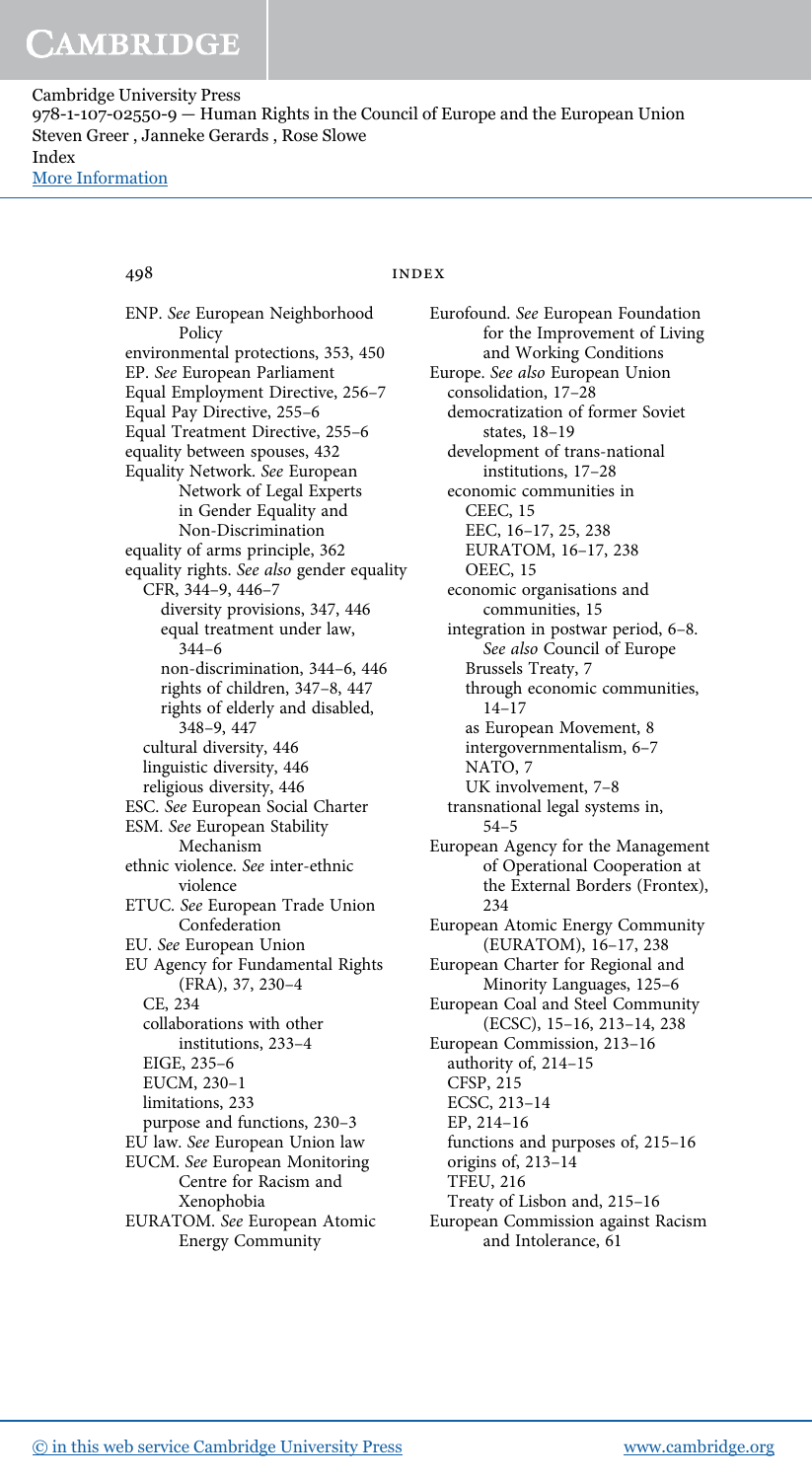> European Commission for Democracy through Law (Venice Commission), 61 European Commission of Human Rights, 13, 20 European Commissioner for Human Rights, CE, 66–70 purpose and functions, 67–8 European Committee for the Prevention of Torture and Inhuman or Degrading Treatment or Punishment (CPT), 81–4 NGOs, 83–4 principles, 83 European Committee on Social Rights (ECSR), 76–80 ETUC, 77–9 European Communities (EC), 10 expansion, 26 fundamental rights, 267–8 Schengen Agreements, 27 Three Pillar system, 27 European Convention for the Prevention of Torture and Inhuman and Degrading Treatment or Punishment (ECPT), 17, 81–4 European Convention on Human Rights (ECHR), 90–125. See also case law; European Court of Human Rights; specific Articles Brexit, 47–9 CFR, 325–7 compliance rankings of, 110 constitutionalization, 114–16 content of, 91–3 Articles, 91 civil rights, 92–3 political rights, 92–3 Protocols, 91–2, 95–7 crisis management strategies, 29–36 case overload, 31–2 reforms, 31–4 development, 10–14 ESC, 76

# INDEX 499

EU accession, 38–9, 245–8 ECJ rulings, 247–8 Treaty of Lisbon, 246–7 EU law, 203 compliance with, 383 Convention violations, 204–5 goals, 12 heterarchical structure, 118 individual applications, 14 individual applications process, 94–104 international law, 203 Convention violations under, 204–5 inter-state complaints, 13–14, 20, 29–30, 93–4 levels of protection, 23–4 bad-faith abuse of governmental power, 23 limitations, 12–13, 205–8 micro-bureaucratic refinements, 103–4 pilot judgments, 101–3 pluralism, 107–20 Protocols content, 91–2, 95–7 influence on ECtHR case law, 193–202 miscellaneous rights, 200–2 purpose and function, 10–11, 205–8 restrictions upon rights, 192 scope, 205–8 Treaty of Lisbon, 246–7 European Convention on the Legal Status of Migrant Workers, 44 European Convention on the Suppression of Terrorism,  $41 - 2$ European Council, 211–13 decision-making authority, 212–13 fundamental rights, 288 historical development, 211–12 human rights, 271–2 primary purpose of, 212–13 SEA, 211–12 status of, 211–12 TEU, 212–13 Treaty of Lisbon, 211–12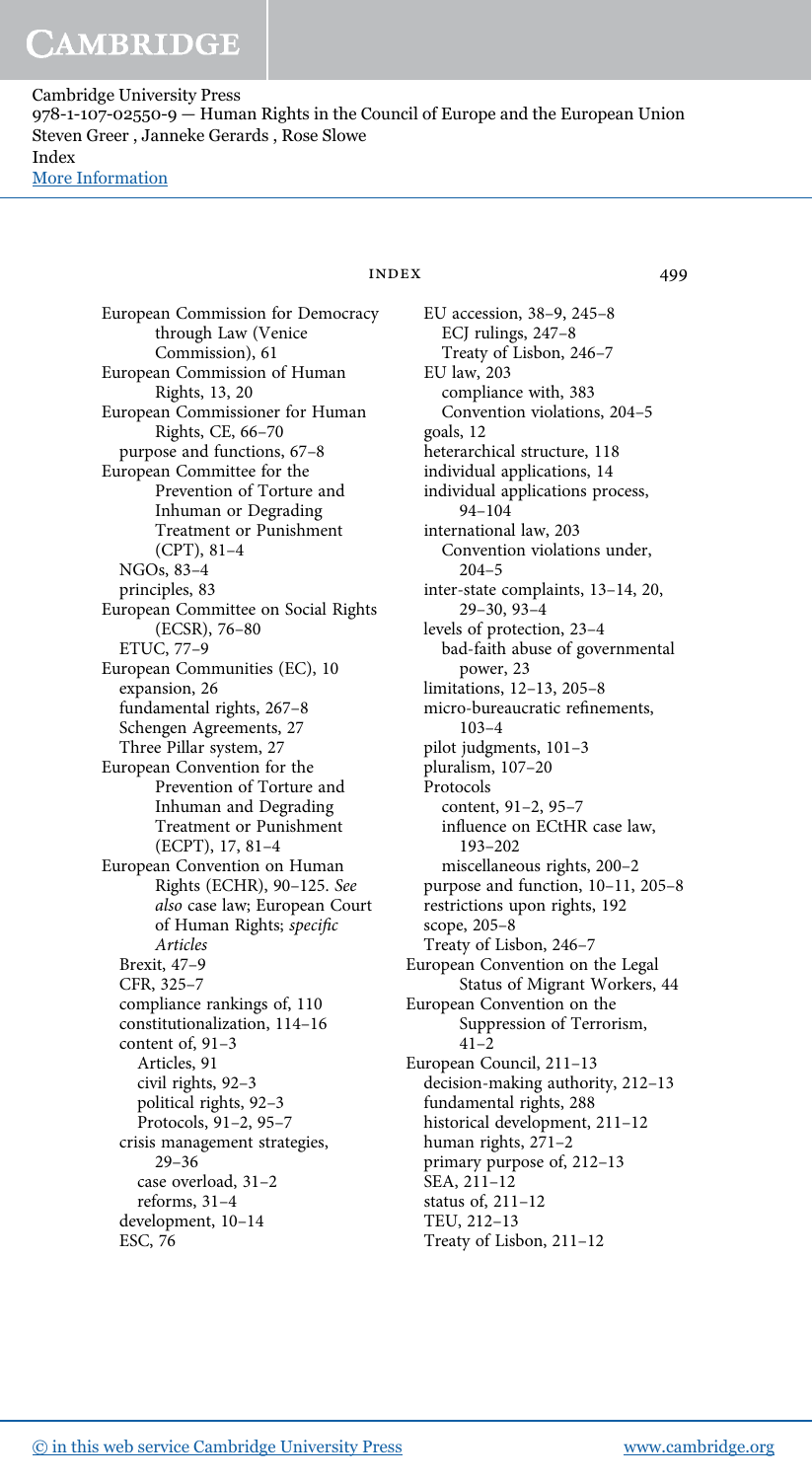# 500 INDEX

European Court of Human Rights (ECtHR), 90–125, 412–23. See also judges access to documents, 418 admissibility criteria, 416–17 advisory opinions, 420 reasons, 420 authority of, 108, 120–5 accountability, 121–2 criticisms and complaints, 123–4 CFR, 325–7 committees, 413–14 competence, 414–15 of committees, 414–15 of single judges, 414 constitutional justice, 107–20 constitutionalization, 112–16, 119 efficacy, 108, 110–11 efficiency, 108, 110–11 establishment, 412 examination of cases, 418 expenditure, 421 friendly settlement, 418 Grand Chamber, 415, 418–19 admissibility decisions, 415 judges, 100–1, 413–14 merits of, 415 powers, 415 referrals, 419 relinquishment of jurisdiction, 415 increased applications process, 21–2, 99–100 individual applications process, 94–104, 416 adjudication of merits, 94–5 Registry lodging of complaints, 94 remedial actions, 101–3 individual justice, 107–20 inter-state cases, 416 judgments, 419–20 binding force of, 419–20 CE supervision, 104–7 decision-making in, 419 dissenting, 130 execution of, 104–7, 419–20 final, 419 increases, 129 terrorism, 40–1

jurisdiction, 416 relinquishment of, 415 just satisfaction, 418 legitimacy, 49–50, 108, 120–5 accountability, 121–2 criticisms and complaints, 123–4 types, 121 pilot judgments, 101–3 plenary court, 413 pluralism, 107–20 public hearings, 418 rapporteurs, 413 Registry, 94, 413 striking out of applications, 417 supervision of execution of judgments, 104–7 by CM, 104–7 third-party interventions, 417 voting rights cases, 354 European Court of Justice (ECJ), 224–6. See also case law, ECJ administrative structure, 224–5 CFR, 299–300 creation of, 224 data protection rights, 332–4 ECHR, 299 EU accession to ECHR, 247–8 expansion of power, 225–6 functions of, 225 fundamental rights, 238–40, 245–6, 300–1 development, 298–301 enforcement mechanisms, 262–3 EU law, 298–300 as market-oriented protector, 301 guiding principles, 294–6 attribution, 295–6 conferral, 295–6 national constitutional identity, 296 main tasks, 294 national constitutional law, 323–4 nature of, 294–8 procedural context, 296–8 infringement procedures, 297 reactive approach, 297–8 structure, 294–8 Treaty of Maastricht, 299–300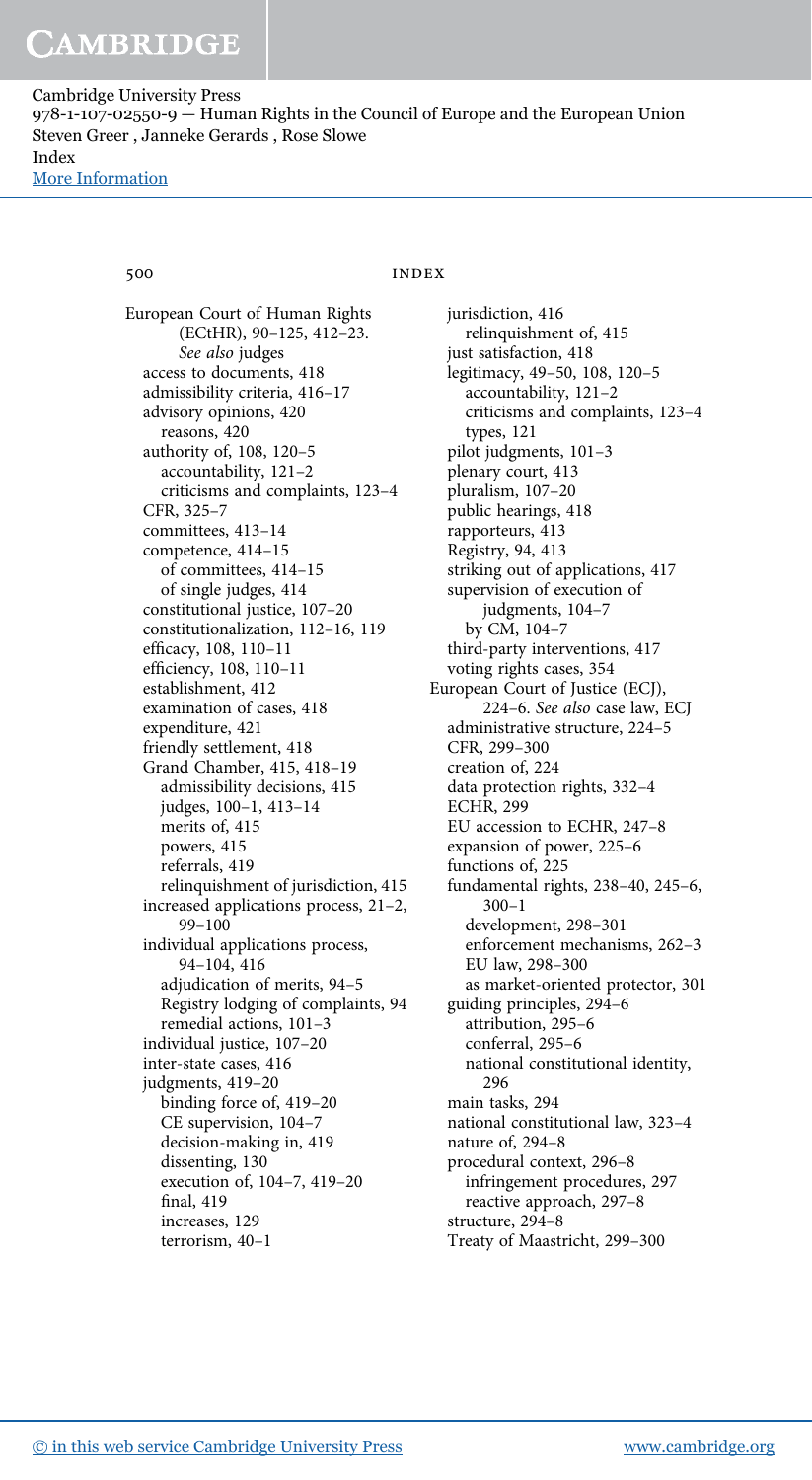Cambridge University Press 978-1-107-02550-9 — Human Rights in the Council of Europe and the European Union Steven Greer , Janneke Gerards , Rose Slowe Index [More Information](www.cambridge.org/9781107025509)

> European Economic Area (EEA) Agreement, 281–2 European Economic Community (EEC), 16–17 expansion of, 25 TEEC, 238 European Foundation for the Improvement of Living and Working Conditions (Eurofound), 234 European Framework Convention for the Protection of National Minorities 1995, 17 European Initiative for Democracy and Human Rights (EIDHR), 275–6 European Institute for Gender Equality (EIGE), 234–6 FRA, 235–6 European Monitoring Centre for Racism and Xenophobia (EUCM), 230–1 European Movement, 8 European Neighborhood Instrument (ENI), 276–7 European Neighborhood Policy (ENP), 276–7 European Network of Legal Experts in Gender Equality and Non-Discrimination (Equality Network), 237 European Parliament (EP), 216–20 administrative structure, 217 authority of, 217–19 citizen's right to petition, 357–8, 451 data protection rights reform, 258–9 EU external policy, 219–20 European Commission, 214–16 evolution, 216–17 external activities, 369–70 fundamental rights, 220, 288–9, 372 human rights cases, 272–3 MEPs, 217 purpose and functions, 217–19 SEA and, 218–19 Treaty of Lisbon, 217, 219 Treaty of Maastricht, 218–19 universal suffrage, 240

## INDEX 501

European Social Charter (ESC) CE, 10, 74–6, 125–6 ECHR, 76 European Stability Mechanism (ESM), 302–3 European Trade Union Confederation (ETUC), 77–9 European Union (EU). See also British Exit; European Communities accession to ECHR, 38–9, 245–8 ECJ rulings, 247–8 Treaty of Lisbon, 246–7 applicant states, 283–7 Copenhagen criteria, 284–5 enforcement mechanisms, 286–7 political conditionality criteria, 283–4 consolidation of, 17–28 constitutionalization, 28, 50, 118 crisis management strategies, 36–9 development of, 17–28 Dublin System, 44–5 enlargement of, 17–28 expert networks, 236–7 CFR-CDF, 236 Equality Network, 237 external human rights protections activities, 369–70 FRA, 37 fundamental rights, 209–10 human rights challenges, 39–50 Brexit, 46–9 mass migration, 43–6 post-2008 economic crisis, 39–40 terrorism, 40–3 institutional framework for, 210–26. See also specific institutions internal human rights activities, 370–403 internal policies, 237–65. See also specific policies legitimacy of, 49 mass migration Dublin System, 44–5 under Dublin System, 44–5 European Convention on the Legal Status of Migrant Workers, 44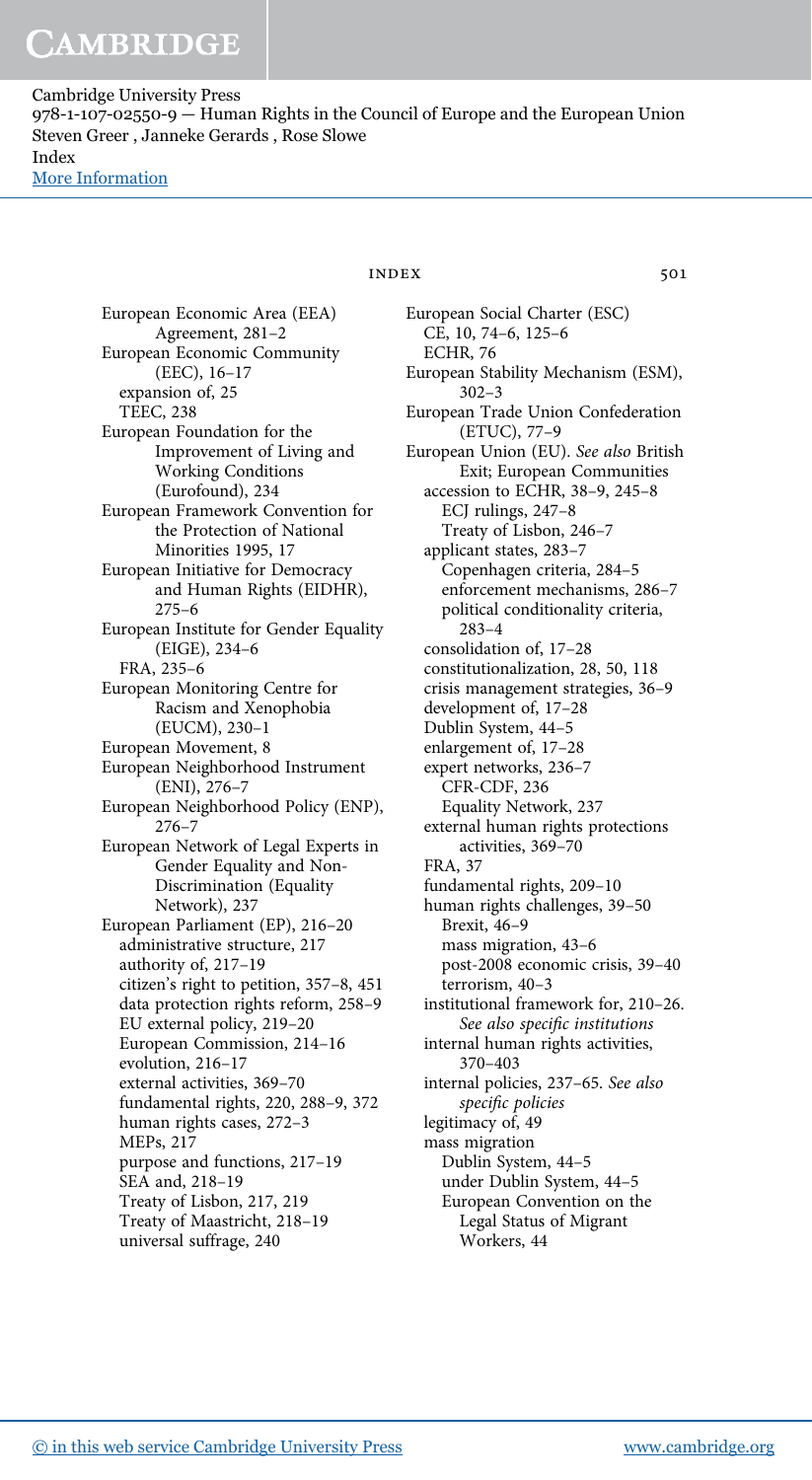European Union (EU). (cont.) human rights challenges, 43–6 QMV system, 45 Turkey, 45–6 Ombudsman, 226–30 CFR, 230 complaint process, 227 creation of, 226 institutional administrative practices influenced, 228–30 mandate restrictions, 230 parliamentarisation, 217–18 Treaty of Amsterdam, 28 Treaty of Lisbon, 37–8 Treaty of Nice, 36–8 European Union (EU) law (EU law). See also case law, ECJ; case law, **ECtHR** domestic law, 203–4 ECHR, 203 Convention violations, 204–5 EU law, 383 ECJ case law Accession Agreement, 326–7 ECJ case law and private parties, 306–7 fundamental rights incorporation of, 238–44 secondary legislation, 254–65 national constitutional law and, 322–4 Euroscepticism, 49 value-based, 290 evolutive interpretation, 132–3 expert networks, in EU, 236–7 CFR-CDF, 236 Equality Network, 237 expulsion of nationals, 426 extradition, 395–6 extraterritoriality, 136–7 fair and just working conditions, 448

fair trial. See also Article 6, ECHR CFR, 361–2, 452 in ECHR, 408 scope of, 398–401 family, rights to respect for and to found, 161–7. See also Article 8, ECHR; Article 12, ECHR

# 502 INDEX

CFR, 334–5, 443 in ECHR, 409 scope of, 389–91 FC. See Framework Convention for the Protection of National Minorities federalism, 52–3 forced labour defined, 147–8 ECHR, 407 Human Trafficking Directive, 261 prohibition of, 147–8, 330. See also Article 4, ECHR; Article 5, **ECHR** soft law, 261–2 formal legitimacy, 121 Founding Treaties, 374 FRA. See EU Agency for Fundamental Rights Framework Convention for the Protection of National Minorities (FC), 84–90 development of, 84–7 human rights protections, 87–9 inter-ethnic violence, 84–7 free elections, 197–200 ECHR, 424 scope of, 397–8 free placement services, 350, 448 free speech. See freedom of expression freedom from religion, 391–2 freedom of assembly and association, 179–84 CFR, 337–8, 444 ECHR, 410 scope of, 393–4 freedom of conscience, 168–72. See also Article 9, ECHR CFR, 335–6, 444 scope of, 391–2 freedom of expression, 172–9. See also Article 10, ECHR CFR, 337, 444 citizens' rights, 357 ECHR, 409–10 purpose and function, 172–3 scope of, 392–3 freedom of information, 444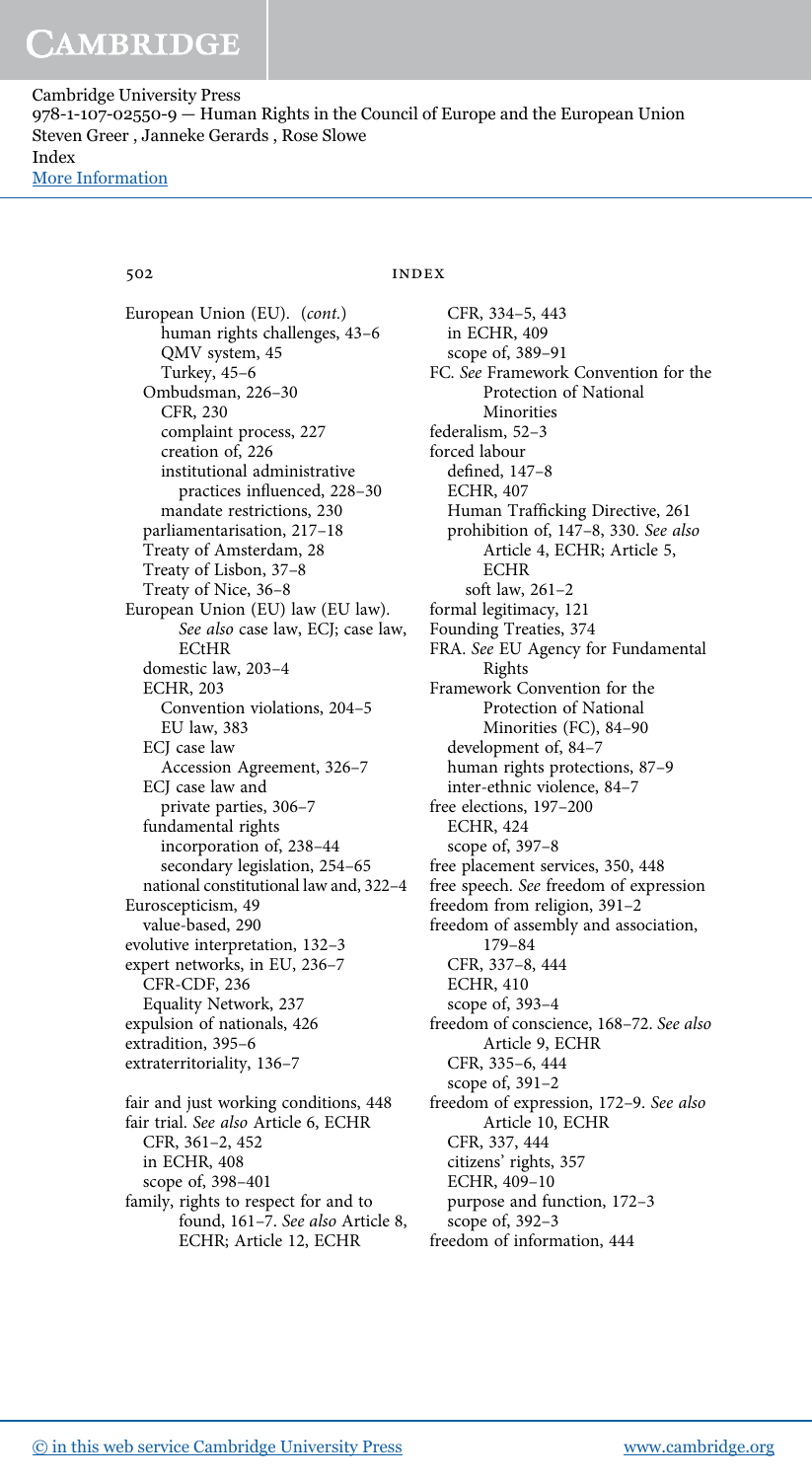Cambridge University Press 978-1-107-02550-9 — Human Rights in the Council of Europe and the European Union Steven Greer , Janneke Gerards , Rose Slowe Index [More Information](www.cambridge.org/9781107025509)

> freedom of movement, 353–4, 358, 451–2 ECHR, 426 scope of, 398 freedom of religion, 168–72. See also Article 9, ECHR; religious diversity CFR, 335–6, 444 ECHR, 409 scope of, 391–2 freedom of residence, 398 freedom of thought, 168–72. See also Article 9, ECHR CFR, 335–6, 444 ECHR, 409 scope of, 391–2 freedoms as rights in CFR, 331–44, 443–6 arts and sciences, 338, 444 conducting a business, 339–41, 445 data protection, 332–4, 443 education, 338–9, 444–5 employment, 445 expression, 337, 444 freedom of assembly and association, 337–8, 444 freedom of thought, 335–6, 444 home and communication, 334-5 information, 444 intellectual property rights, 342–3 liberty and security, 331–2, 406–8, 443 marriage rights, 335, 443 property, 341–2 religion, 335–6, 444 respect for and to found a family, 161–7, 334–5, 443 friendly settlement, in ECtHR cases, 418 Frontex. See European Agency for the Management of Operational Cooperation at the External Borders fundamental rights. See also Charter of Fundamental Rights; European Convention on Human Rights; specific Articles

 $INDEX$  503

citizenship, 241 data protection rights, 257–9 CFR, 332–4 Council of the European Union, 258–9 DPC, 258–9 DPD, 258–9 EP, 258–9 Decalogue, 4 EC, 267–8 ECJ, 238–40, 245–6 enforcement mechanisms, 262–5 ECJ, 262–3 infringement proceedings, 262–3 preventive procedures, 263–5 sanctioning procedures, 263–5 TEU, 263–5 TFEU, 262–3 EP, 220, 288–9, 372 EU, 209–10 EU law incorporation into, 238–44 secondary legislation, 254–65 European Council, 288 external policies, 265–87 limitations of, 277–8 through third states, 267–81 freedom from discrimination, 255–7 gender equality, 255–7 human rights, 1–3 rights about human rights, 2–3 SEA, 245 soft law instruments, 260–2 TEU, 241–2, 244 enforcement mechanisms, 263–5 TFEU, 244, 262–3 third states, 267–81 civilian operations, 277 ENI, 276–7 ENP, 276–7 military operations, 277 political conditionality, 270–2 Treaty of Amsterdam, 241–2 Treaty of Lisbon, 244, 268 Treaty of Maastricht, 241, 268 Treaty of Nice, 243–4, 268 Fyfe, David Maxwell, 11–12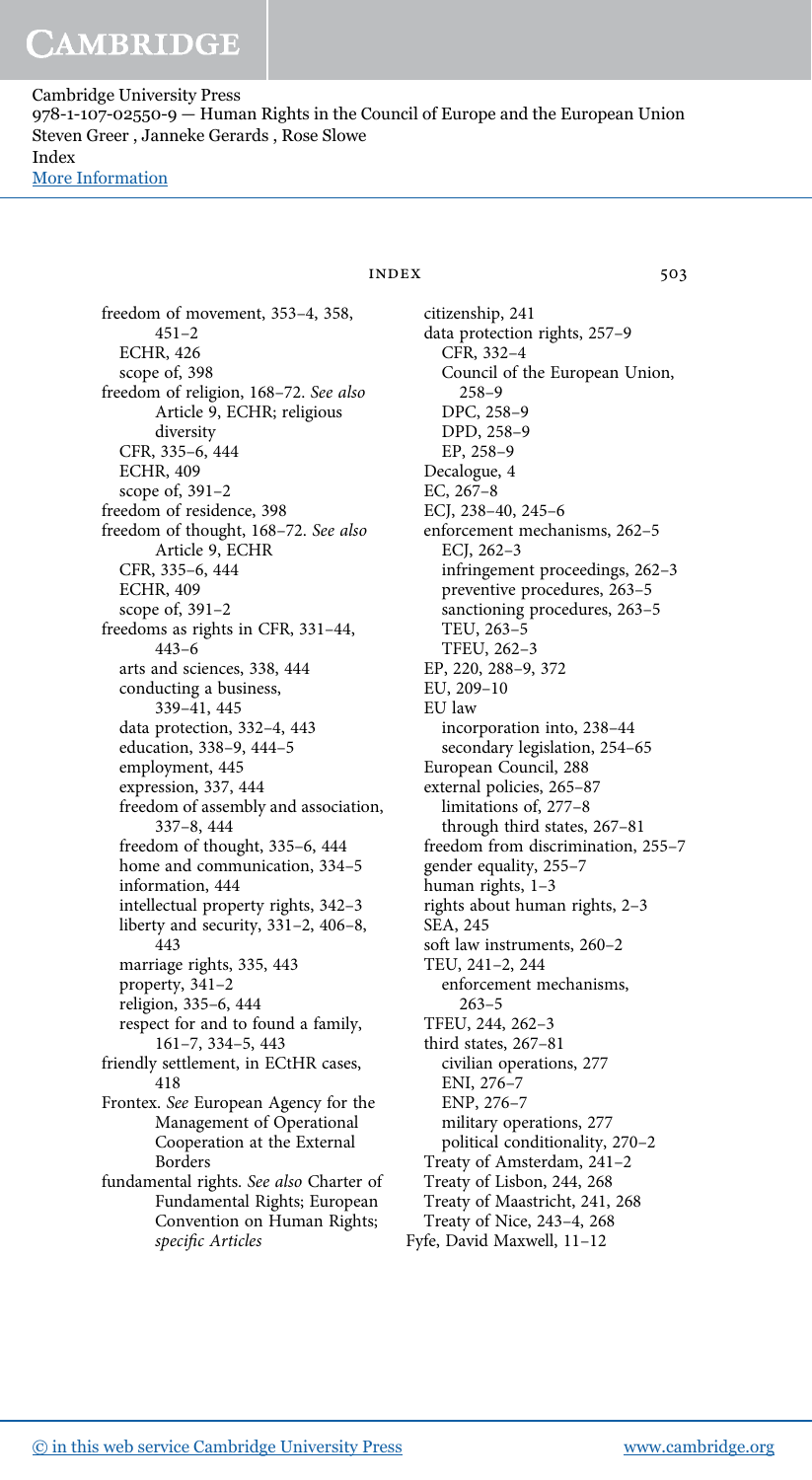# 504 INDEX

gender equality CFR, 255, 347, 446–7 Equal Employment Directive, 256–7 Equal Pay Directive, 255–6 Equal Treatment Directive, 255–6 equality between spouses, 432 as fundamental right, 255–7 Horizontal Directive, 257 Race Directive, 257 sex discrimination, 374 Treaty of Amsterdam, 256 German constitutional law, 322 Gil-Robles, Álvaro, 68–9 Grand Chamber of ECtHR, 415, 418–19 admissibility decisions, 415 judges, 100–1, 413–14 merits of, 415 powers of, 415 referrals, 419 relinquishment of jurisdiction, 415 Hammarberg, Thomas, 69 health care rights, 352, 449 Helsinki Final Act, 4 Helsinki process, 4 home and correspondence CFR, 334–5 ECHR, 163 Horizontal Directive, 257 human dignity, 328–30, 442–3. See also slavery human trafficking, 330 inhuman and degrading treatment and punishments, 329–30 prohibition of slavery, 147–8, 330, 442–3 ECHR, 407 Human Trafficking Directive, 261 scope of, 388 soft law, 261–2 prohibition of torture, 142–6, 329–30, 386–7, 442–3 right to integrity, 442 right to life, 329, 442 human rights. See also European Convention on Human Rights after Brexit, 46–9

challenges for CE and EU, 39–50 Brexit, 46–9 Euroscepticism, 49 mass migration, 43–6 overview, 55–6 post-2008 economic crisis, 39–40 rights scepticism, 49 terrorism, 40–3 in China, 279 Council of the European Union, 223 defined, 266 democracy and, 24 EP, 272–3 European Communities' lack of interest, 24–8 European Council, 271–2 Framework Convention for the Protection of National Minorities, 87–9 fundamental rights, 1–3 individual rights, 2 Lomé Conventions, 270–1 mass migration, 43–6 in Myanmar, 278–9 political conditionality, 270–2 rights about human rights, 2–3 rule of law, 24 Treaty of Lisbon, 56–7 in Uganda, 270 universal, 2 human rights law. See also specific conventions development of, 3–5 institutionalization of, 5–17 League of Nations, 5 origins, 5–17 UDHR, 5–6 human trafficking, 330 Human Trafficking Directive, 261 identity. See politics of identity ideology. See politics of ideology IGCs. See Intergovernmental Conferences immunity for judges, 421 impartiality under Article 6 ECHR, 157

implied rights, 132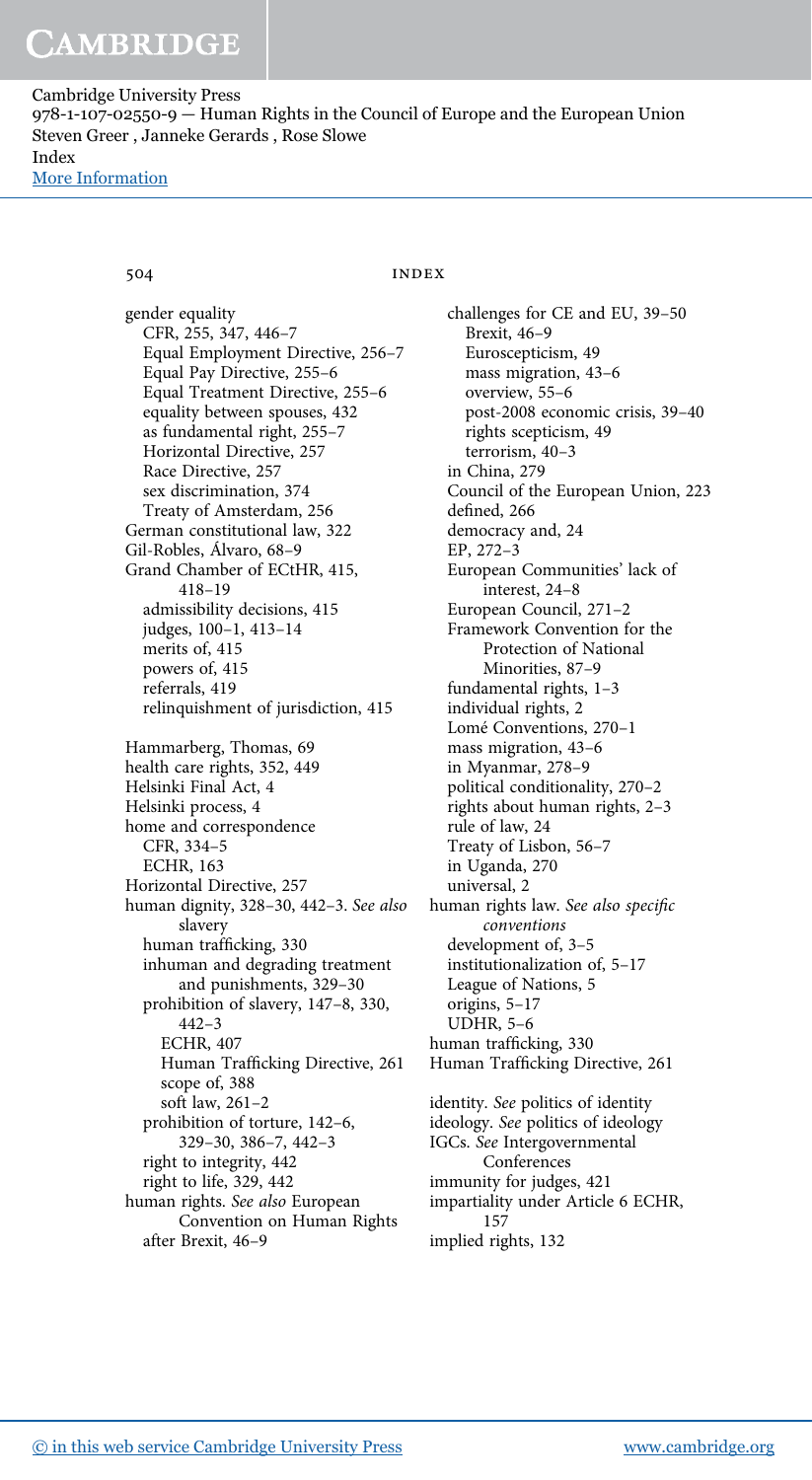Cambridge University Press 978-1-107-02550-9 — Human Rights in the Council of Europe and the European Union Steven Greer , Janneke Gerards , Rose Slowe Index [More Information](www.cambridge.org/9781107025509)

> imprisonment for debt, 426 indirect horizontal effect, 309 individual applications process for ECtHR, 94–104, 416 adjudication of merits, 94–5 increased application rates, 99–100 lodging of complaints with Registry, 94 remedial actions in, 101–3 individual justice, 107–20 individual rights, 2 infringement proceedings, 262–3 inhuman and degrading treatment. See also Article 3, ECHR; Article 4, ECHR in CFR, 329–30 institutional administration, 354–5, 450–1 intellectual property, 342–3 inter-ethnic violence, 84–7 Intergovernmental Conferences (IGCs), 243 intergovernmentalists, 6–7 international law ECHR and, 203 Convention violations, 204–5 interordinal constitutionalism, 52–3 interpretation for Article 5 ECHR, 152–3 ECHR in EU law, 383 ECJ case law, 378–84 CFR applications, 321–2, 381–3 ECtHR case law, 378–84 autonomous, 132–3 constitutional principles, 134–5 evolutive, 132–3 formal, 131 teleological principle, 131–2, 134–5 inter-state cases in ECtHR, 13–14, 20, 29–30, 93–4, 416 judges in ECtHR, 11–12, 412–13 Chambers, 100–1, 413–14 criteria for office, 412 dismissal, 413 election, 412

# $INDEX$  505

immunities, 421 number, 412 privileges, 421 single-judge formation, 413–15 terms of office, 413 judgments by ECJ data protection rights, 332–4 national constitutional law, 323–4 by ECtHR, 419–20 accountability, 121–2 binding force, 419–20 CE supervision, 104–7 decision-making, 419 dissenting judgments, 130 execution, 104–7, 419–20 final, 419 increased numbers, 129 terrorism, 40–1 pilot, 101–3 judicial remedies, 359–61 judicial style in ECHR case law, 135–6 activism, 135 perfectionism, 135 realism, 135 self-restraint, 135 judicially-recognised rights in CFR, 452–3 double jeopardy, 453 effective remedy, 452 fair trial, 452 presumption of innocence, 452 principle of legality, 452–3 proportionality of criminal penalties, 452–3 Junker, Claude, 43 jurisdiction of ECtHR, 416 relinquishment, 415 just satisfaction, 418 justice. See constitutional justice; individual justice law. See European Union law; international law League of Nations, 5

legal aid and assistance, 362–3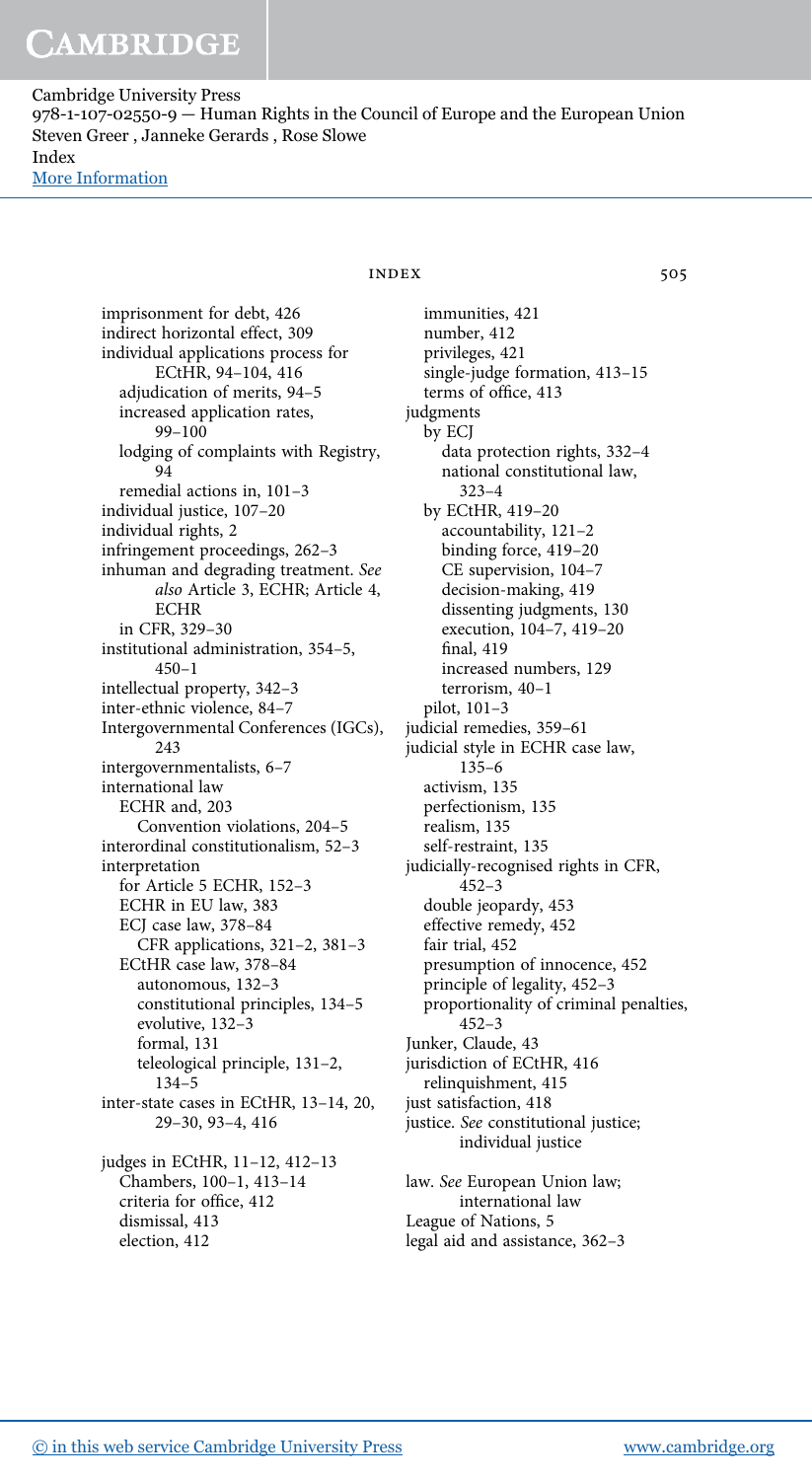# 506 INDEX

legality, 150–1, 364–5. See also Article 7, ECHR CFR, 452–3 scope of, 402–3 legal-rational legitimacy, 121–2 legitimacy charismatic, 121 ECtHR, 49–50, 108, 120–5 accountability, 121–2 criticisms and complaints, 123–4 types, 121 EU, 49 formal, 121 legal-rational, 121–2 PACE, 71 traditional, 121 liberty, 331–2. See also Article 6, ECHR ECHR, 407–8 linguistic diversity, 446 Lisbon Treaty. See Treaty of Lisbon Lomé Conventions, 270–1 Luxembourg Accords, 16 margin of appreciation, 133–4 ECHR Article 5, 152–3 Article 6, 155 Article 8, 164–5 Article 9, 171 Article 11, 181–3 Article 14, 189–90 ECJ case law, 317–19 marriage rights. See also Article 12, **ECHR** CFR, 335, 443 ECHR, 410 equality between spouses, 432 scope of, 391 mass migration Dublin System, 44–5 European Convention on the Legal Status of Migrant Workers, 44 human rights challenge, 43–6 QMV system, 45 from Turkey, 45–6 May, Teresa, 49 medical consent, 145

Members of the European Parliament (MEPs), 217 Merger Treaty, 16 Monnet, Jean, 14–15 morals, 177–8 Muižnieks, Nils, 69 Myanmar, 278–9 national constitutional law, 322–4 ECJ judgments, 323–4 Germany, 322 national constitutional rights, 322–4 NATO. See North Atlantic Treaty Organization neo-federalism, 52–3 Network of Independent Experts on Fundamental Rights (CFR-CDF), 236 NGOs. See non-governmental organisations non-abuse of rights, 132 non-discrimination, 344–6, 446 non-governmental organisations (NGOs), 60–1 CPT and, 83–4 North Atlantic Treaty Organization (NATO), 7 CE, 73–4 ODIHR. See Office for Democratic Institutions and Human rights OEEC. See Organization for European Economic Co-operation Office for Democratic Institutions and Human rights (ODIHR), 4 Ombudsman, EU, 226–30 access rights, 451 CFR, 230 complaint process, 227 creation of, 226

institutional and administrative practices influenced, 228–30

Cooperation in Europe (OSCE)

mandate restrictions, 230 Organization for European Economic Co-operation (OEEC), 15

Organization for Security and

Helsinki Final Act, 4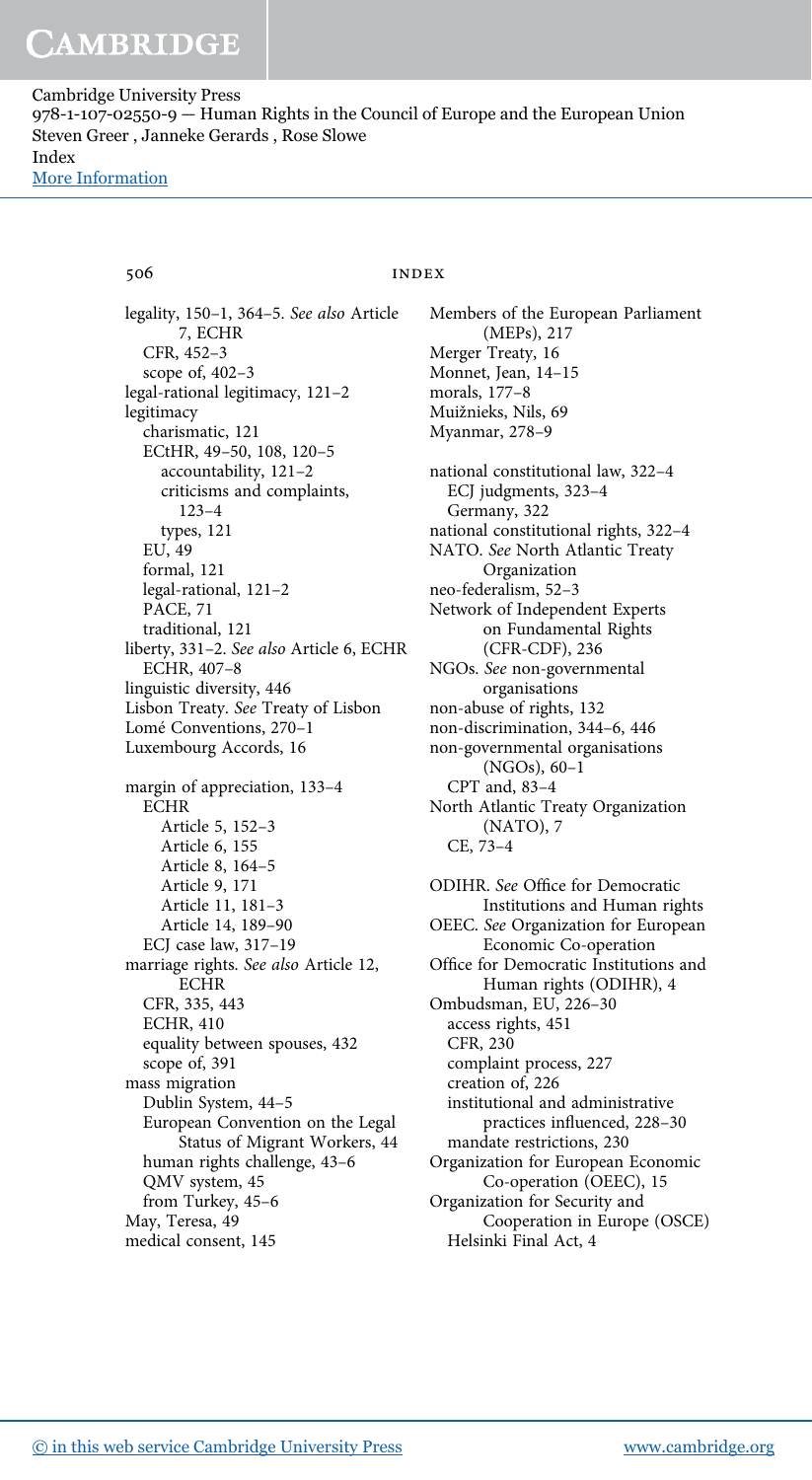> ODIHR, 4 purpose and function, 3–5 PACE. See Parliamentary Assembly of Council of Europe parliamentarisation, of EU, 217–18 Parliamentary Assembly of Council of Europe (PACE), 18, 63–5, 371 legitimacy, 71 members, 63–4 purpose and function, 64–5 peaceful enjoyment of possessions, 193–6 petition rights, 357–8, 451 pilot judgments, 101–3 plenary court in ECtHR, 413 pluralism constitutional, 52–3, 291–2 defined, 51 ECHR, 107–20 ECtHR, 107–20 political activity of aliens, 411 political conditionality, 270–2 EU membership, 283–4 Treaty of Amsterdam, 284 political rights under ECHR, 92–3 politics of identity, 84 politics of ideology, 84 positive obligations, 132 **ECHR** Article 2, 138–40 Article 4, 148 Article 8, 164 Article 9, 169 in ECJ case law, 320–1 presumption of innocence, 363–4 CFR, 452 scope of, 401–2 principle of autonomous interpretation. See autonomous interpretation principle of evolutive interpretation. See evolutive interpretation principle of implied rights. See implied rights principle of legality. See legality principle of non-abuse of rights. See non-abuse of rights

# INDEX 507

principle of positive obligations. See positive obligations principle of priority to rights. See priority to rights principle of proportionality. See proportionality principle of universal suffrage. See universal suffrage priority to rights, 134–5 private life. See Article 8, ECHR; family; respect for private and family life private parties ECJ case law CFR applications, 306–11 interpretation of secondary legislation, 307–8 national law, 308 primary EU law, 306–7 property. See also intellectual property CFR, 445 ECHR, 424 scope of, 395 property, right to, 341–2 proportionality, principle of, 133 criminal penalties, 364–5 CFR, 454 scope of, 402–3 **ECHR** Article 2, 142 Article 4, 147–8 Article 8, 164–5 Article 9, 171 Article 11, 181–3 ECJ case law, 317 Protocols to ECHR, 423–39 abolition of death penalty, 428, 437–9 entry into force, 439 prohibition of derogations, 437 prohibition of reservations, 438 signature and ratification, 438 territorial application, 438 time of war, 428 collective expulsion of aliens, prohibition of, 426 compensation for wrongful conviction, 431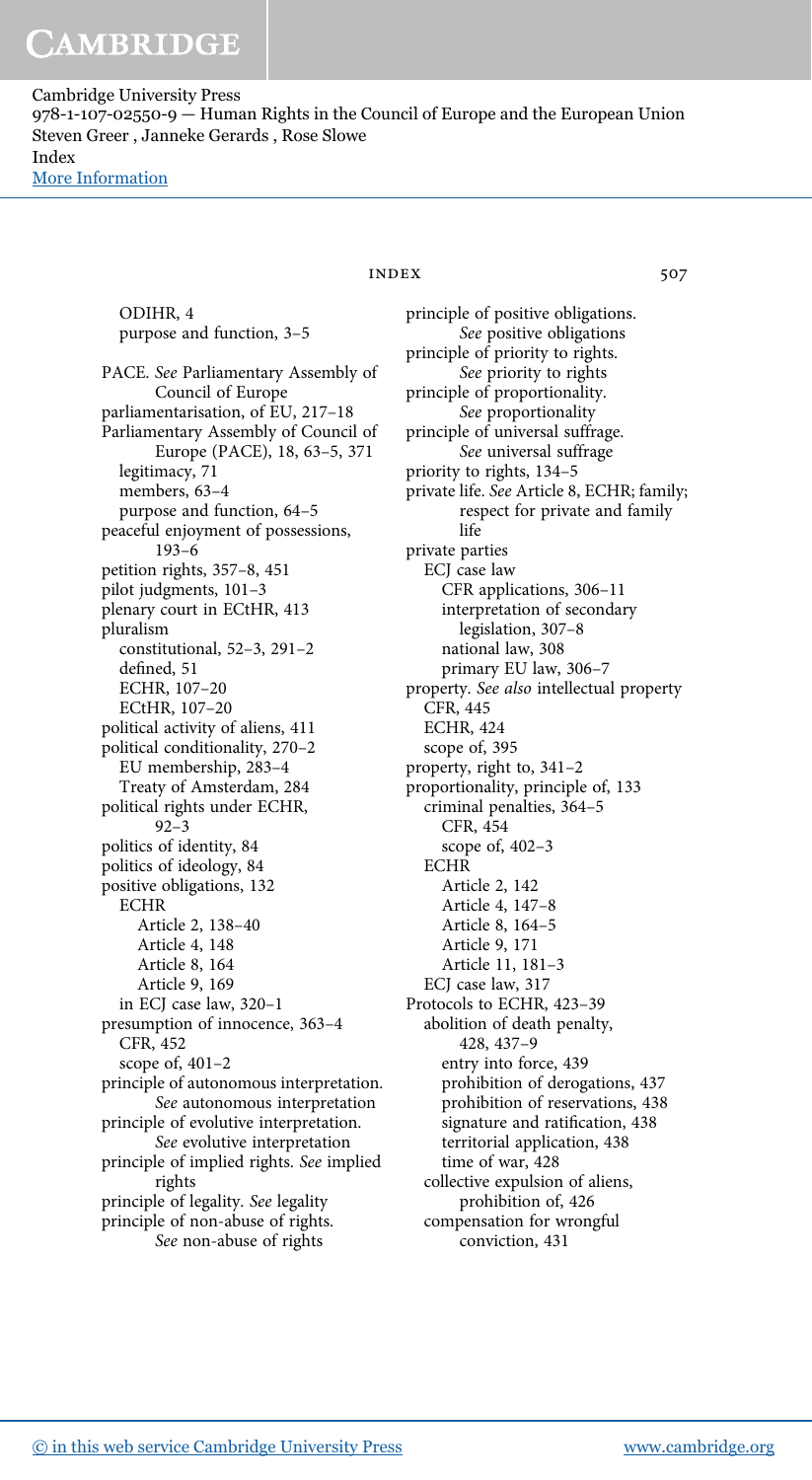Protocols to ECHR (cont.) content of, 91–2, 95–7 depositary functions, 430, 434, 436–7, 439 derogations, 429 entry into force, 430, 433–4, 436 equality between spouses, 432 expulsion of nationals, 426 freedom of movement, 426 influence on ECtHR case law, 193–202 miscellaneous rights, 200–2 prohibition against discrimination, 435 prohibition against double jeopardy, 432 prohibition of imprisonment for debt, 426 protection of property, 424 ratification, 425, 427–30, 433, 436, 438 reservations, 429 right of appeal, 431 right to education, 424 right to free elections, 424 signature, 425, 427–30, 433, 436, 438 territorial application, 424–5, 427, 429, 432–3, 435 public hearings for ECtHR cases, 418 public interests under Article 10 ECHR, 179 punishment without law, 160–1, 409 qualified majority voting (QMV), 45 Council of the European Union,  $221 - 2$ Race Directive, 257 rapporteurs for ECtHR, 413 refugees. See asylum seekers Registry of ECtHR, 94, 413 religion. See freedom from religion; freedom of religion religious diversity, 446 remedies. See effective remedy; judicial remedies respect for private and family life, 161–7,

443. See also Article 8, ECHR

# 508 INDEX

right to respect for home and correspondence, 163 scope of, 389–91 restriction/limitation on rights, 412 right of appeal, 431 right to effective remedy. See Article 13, ECHR right to fair trial. See Article 6, ECHR right to good administration, 354–5 right to information, for workers, 349, 447 right to integrity, 442 right to life. See also Article 2, ECHR CFR, 329, 442 right to strike, 260 rights. See CFR; civil rights; ECHR; freedoms as rights; fundamental rights; human rights; political rights rights about human rights, 2–3 rights principle, 134–5 rights scepticism, 49 rule of law, 24 Ryssdal, Rolv, 22 scepticism. See Euroscepticism; rights scepticism Schengen Agreements, 27 Schuman, Robert, 15 Schuman Plan, 15 SEA. See Single European Act Secretariat of CE, 66 Secretary General of CE, 421 security, 331–2, 443. See also Article 6, **ECHR** ECHR, 406 services of general economic interest, 352–3, 449 settlements. See friendly settlement sex discrimination, 374 signature, to ECHR, 425, 427–30, 433, 436, 438 Single European Act (SEA), 25–6, 211–12 EP, 218–19 fundamental rights, 245 single-judge formation in ECtHR,

413–15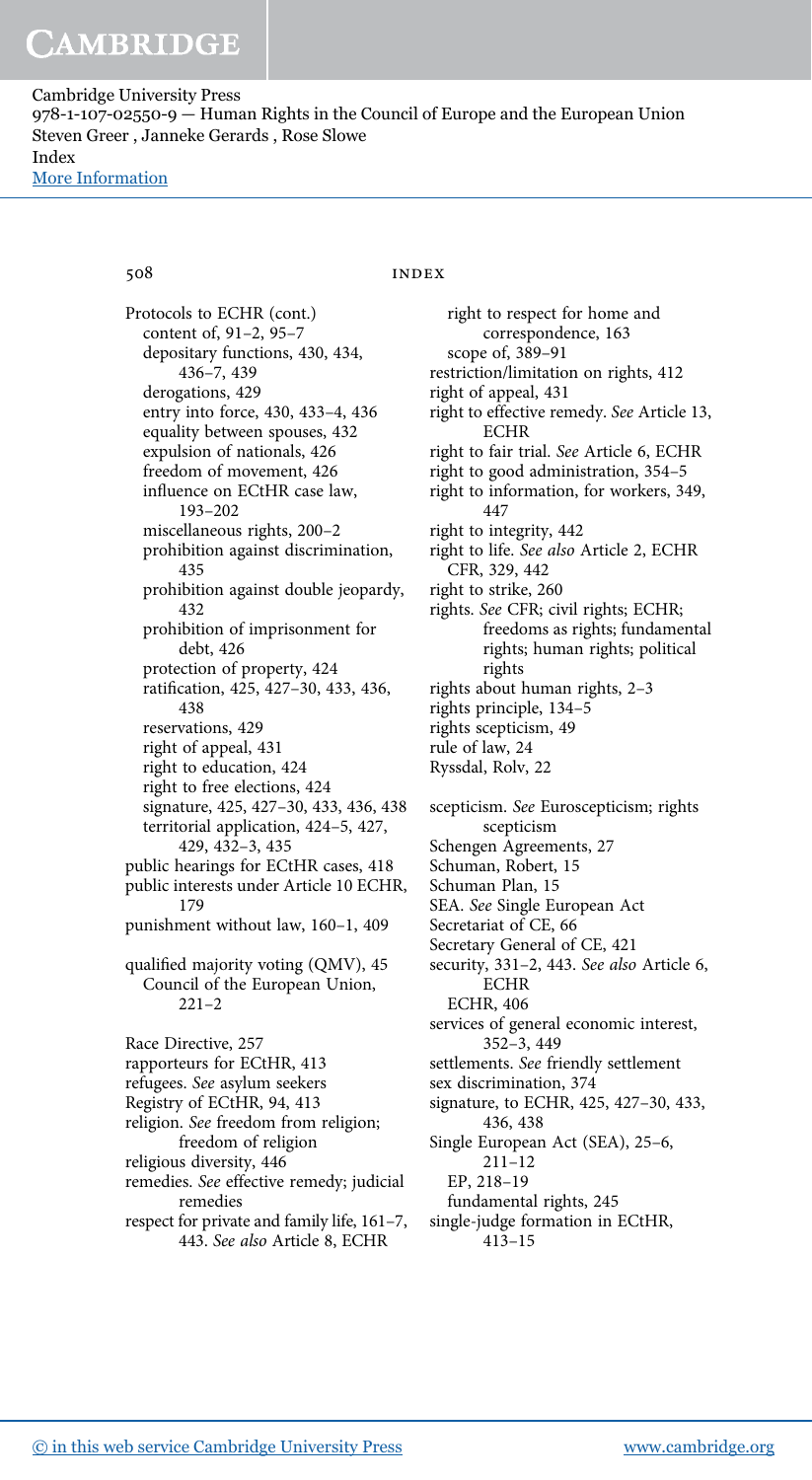> slavery, 147–8, 330, 442–3. See also Article 4, ECHR; Article 5, ECHR ECHR, 407 Human Trafficking Directive, 261 scope of, 388 soft law, 261–2 Slavery Convention, UN, 147 Social Charter. See Community Charter of the Fundamental Social Rights of Workers social security, 351–2, 449 socio-economic rights CFR, 349, 449–50 consumer protections, 353, 450 health care, 352, 449 services of general economic interest, 352–3, 449 social security, 351–2, 449 TFEU, 352–3 soft law fundamental rights, 260–2 prohibition of slavery and forced labour, 261–2 solidarity rights, 349–53, 447–50. See also workers' rights special guest status, in CE, 19–20, 63 Spitzenkanditaten system, 291–2 Steering Committee for Human Rights (CDDH), in CE, 34–5 Strasbourg Court. See European Court of Human Rights TEEC. See Treaty Establishing the European Economic Community Teitgen, Pierre-Henry, 11–12 teleological principle, 131–2, 134–5 territorial application, 422, 424–5, 427, 429, 432–3, 435 terrorism CE responses, 40–3 ECtHR judgments, 40–1 EU responses, 40–3 human rights challenge, 40–3 TEU. See Treaty on European Union TFEU. See Treaty on the Functioning of the European Union

# INDEX 509

third states, 267–81 civilian operations, 277 ENI, 276–7 ENP, 276–7 military operations, 277 political conditionality, 270–2 third-party interventions in ECtHR cases, 417 thought. See freedom of thought torture. See also Article 3, ECHR; European Committee for the Prevention of Torture and Inhuman or Degrading Treatment or Punishment; European Convention for the Prevention of Torture and Inhuman and Degrading Treatment or Punishment defined, 145–6 ECHR, 406 inhuman and degrading treatment, 329–30 prohibition, 142–6, 386–7, 442–3 CFR, 329–30 trade unions. See also right to strike; workers' rights Article 11 ECHR, 183–4 traditional legitimacy, 121 Treaty Establishing the European Economic Community (TEEC), 238 Treaty of Amsterdam, 28 freedom from discrimination, 256 fundamental rights, 241–2 gender equality, 256 political conditionality, 284 sex discrimination, 374 Treaty of Lisbon, 37–8. See also case law, ECJ CFR, 251–2, 374 ECJ case law, 322 EP, 217, 219 EU accession to ECHR, 246–7 European Commission, 215–16 European Council, 211–12 fundamental rights, 244, 268 human rights, 56–7